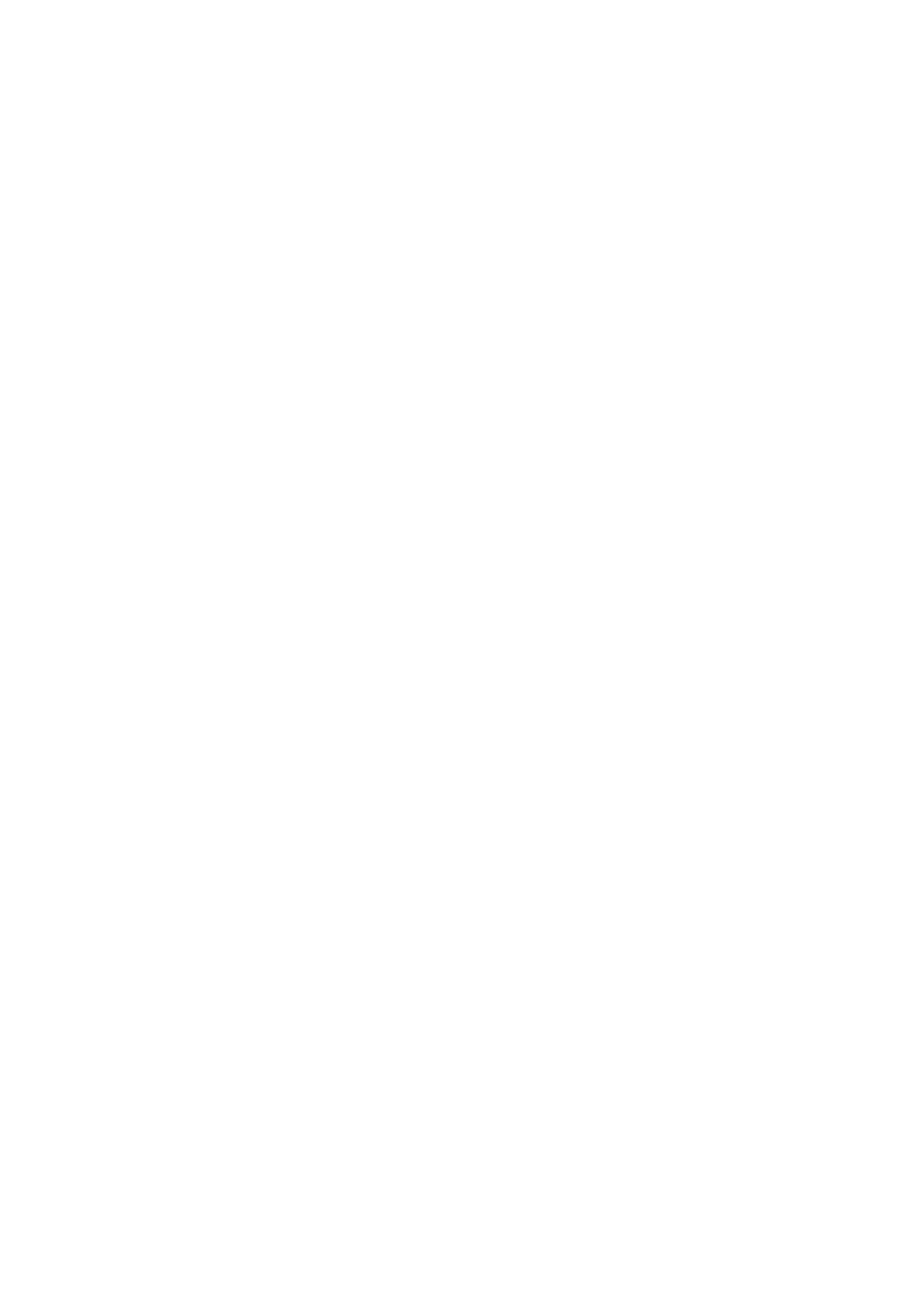## HOW CAN WE HELP YOU?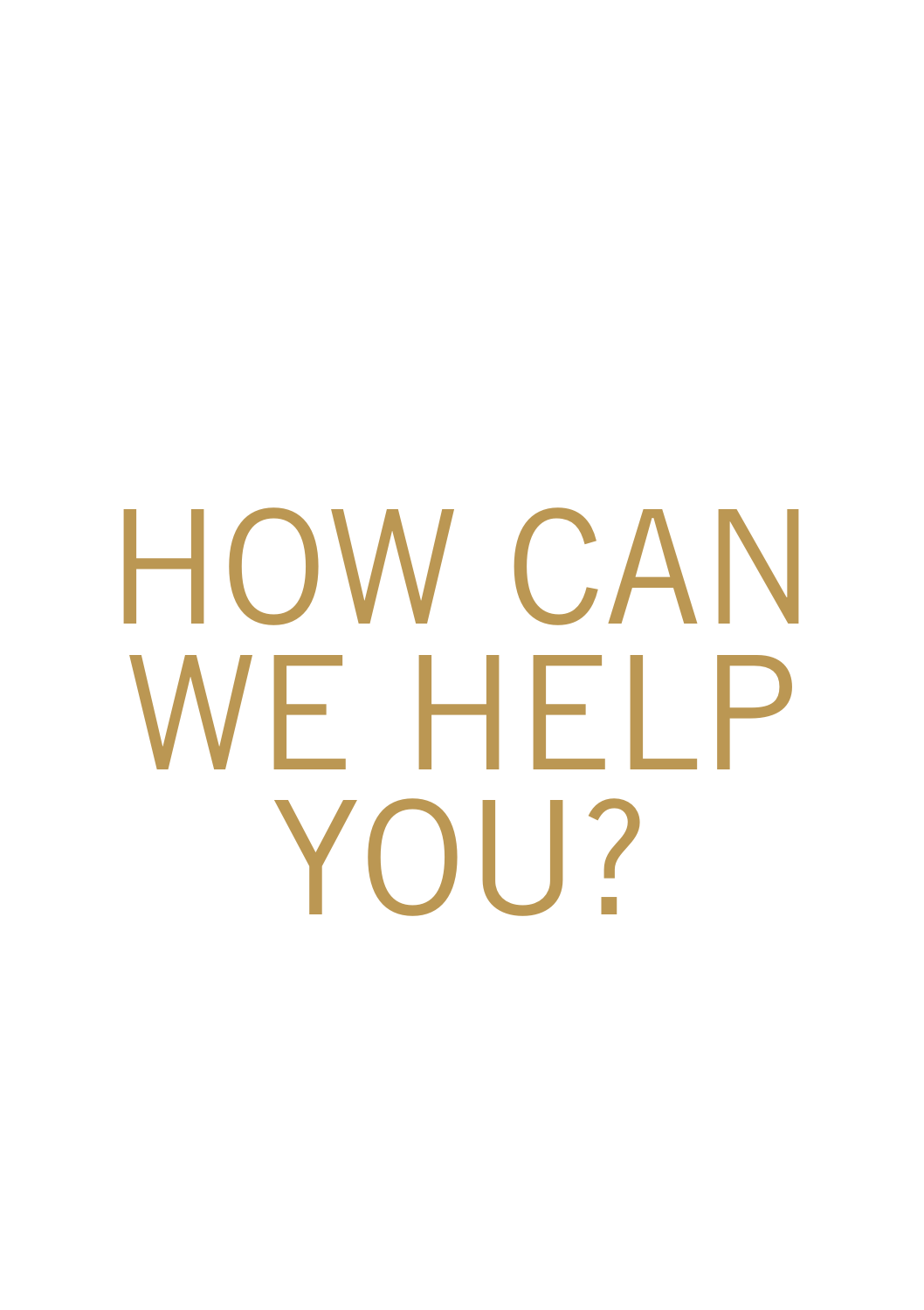### CONTENTS

| Submit Complaints, Suggestions and Enquiries    | 5  |
|-------------------------------------------------|----|
|                                                 | 6  |
| Request for Appeal                              | 7  |
|                                                 | 8  |
|                                                 | 9  |
| Request for Manifest Registration               | 10 |
|                                                 | 11 |
|                                                 | 12 |
| Request for Certificate                         | 13 |
|                                                 | 15 |
| Request for Client Registration                 | 16 |
| Request for Client Accreditation                | 17 |
| Request for Vehicle Clearance Certificate (VCC) | 18 |
| Request for Customs Audit                       | 19 |
| Request to Record Trademark                     | 20 |
|                                                 | 21 |
| Request for Inspection                          | 22 |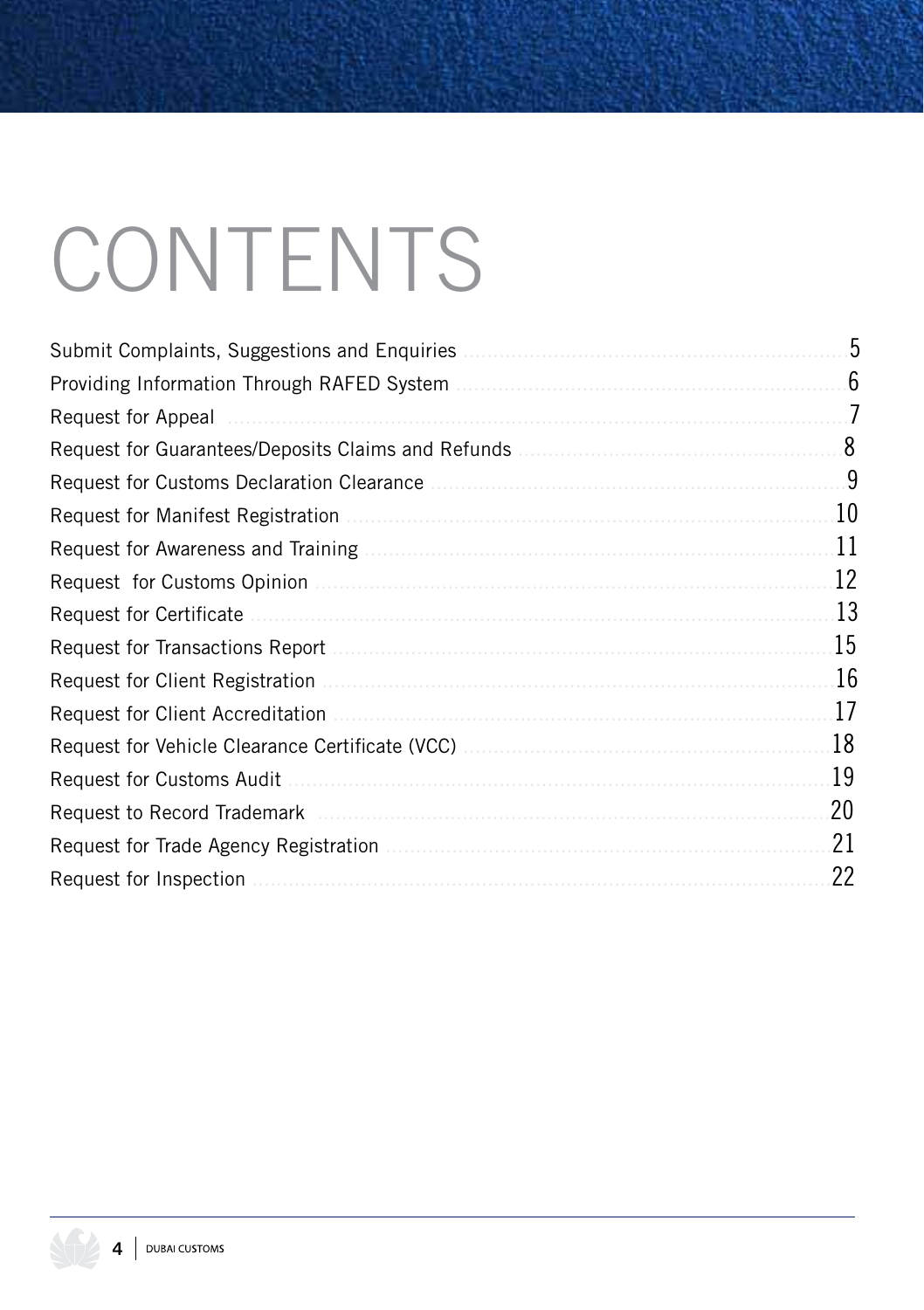#### **Submit Complaints, Suggestions and Enquiries**

| <b>Service Name</b>                        | <b>Submit Complaints, Suggestions and Enquiries</b>                                                                                                                                                                                                                                                                                                                                                                                                                                                                                                                                                                                                                                                                                                                                                                                                                                                                                                                                                                                                                                                                                                                           |  |  |  |
|--------------------------------------------|-------------------------------------------------------------------------------------------------------------------------------------------------------------------------------------------------------------------------------------------------------------------------------------------------------------------------------------------------------------------------------------------------------------------------------------------------------------------------------------------------------------------------------------------------------------------------------------------------------------------------------------------------------------------------------------------------------------------------------------------------------------------------------------------------------------------------------------------------------------------------------------------------------------------------------------------------------------------------------------------------------------------------------------------------------------------------------------------------------------------------------------------------------------------------------|--|--|--|
| <b>Service</b><br><b>Description</b>       | Through this service clients can file complaints, suggestions, or enquiries for any<br>service provided by Dubai Customs in order to enhance cooperation with clients<br>and promote the performance of services offered to clients.<br>This service offers Dubai Customs clients the ability to file complaints via any of the<br>available channels so as to find the proper solutions for any of the following problems:<br>1. Inappropriate staff attitude<br>2. Failure to deliver the required service without adequate or reasonable justification<br>3. Unjustified arbitrary action taken by Dubai Customs<br>4. Unjustified delay in taking a specific decision, in deciding on a matter, or in<br>delivering the required service<br>5. Violation of statutory regulations upon decision making or at the delivery of the<br>required service<br>6. Defaults in the application of regulations or making decisions relevant to a<br>specific client or a group of clients<br>7. Reporting any administrative or financial violations detected<br>8. Inappropriate or unqualified service delivery facililty<br>9. Any other reasons relating to customs procedures |  |  |  |
| <b>Eligible Categories</b>                 | Private companies/customs clearance agents/individuals/all Dubai Customs clients                                                                                                                                                                                                                                                                                                                                                                                                                                                                                                                                                                                                                                                                                                                                                                                                                                                                                                                                                                                                                                                                                              |  |  |  |
| <b>Documents Required</b>                  | All documents and papers related to the problem or suggestion                                                                                                                                                                                                                                                                                                                                                                                                                                                                                                                                                                                                                                                                                                                                                                                                                                                                                                                                                                                                                                                                                                                 |  |  |  |
| <b>Service Delivery</b><br><b>Channels</b> | $\leq$ Email $\leq$ Fax<br>$\Box$ Courier $\Box$ Web<br>$\Box$ B <sub>2G</sub><br>If Call Center If Mobile If SMS If Phone If Counter<br>$\leq$ IVR                                                                                                                                                                                                                                                                                                                                                                                                                                                                                                                                                                                                                                                                                                                                                                                                                                                                                                                                                                                                                           |  |  |  |
| <b>Document</b><br><b>Submission Place</b> | Dubai Government's Unified Complaint and Suggestions Portal, Complaints<br>boxes available at all customs centers, and call center's email                                                                                                                                                                                                                                                                                                                                                                                                                                                                                                                                                                                                                                                                                                                                                                                                                                                                                                                                                                                                                                    |  |  |  |
| <b>Working Hours</b>                       | Saturday - Thursday 07:30 - 02:30                                                                                                                                                                                                                                                                                                                                                                                                                                                                                                                                                                                                                                                                                                                                                                                                                                                                                                                                                                                                                                                                                                                                             |  |  |  |
| <b>Service Fees</b>                        | Free of charge                                                                                                                                                                                                                                                                                                                                                                                                                                                                                                                                                                                                                                                                                                                                                                                                                                                                                                                                                                                                                                                                                                                                                                |  |  |  |
| <b>Application Procedures</b>              | Complete the Complaint or Suggestion Form in the system                                                                                                                                                                                                                                                                                                                                                                                                                                                                                                                                                                                                                                                                                                                                                                                                                                                                                                                                                                                                                                                                                                                       |  |  |  |
| <b>Service Delivery</b>                    | Client is notified with the submitted compliant or suggestion with an SMS and<br>email message                                                                                                                                                                                                                                                                                                                                                                                                                                                                                                                                                                                                                                                                                                                                                                                                                                                                                                                                                                                                                                                                                |  |  |  |
| <b>ETD</b>                                 | Within 3 working days                                                                                                                                                                                                                                                                                                                                                                                                                                                                                                                                                                                                                                                                                                                                                                                                                                                                                                                                                                                                                                                                                                                                                         |  |  |  |
| <b>Support Services</b>                    | Call Center: 800 800 80                                                                                                                                                                                                                                                                                                                                                                                                                                                                                                                                                                                                                                                                                                                                                                                                                                                                                                                                                                                                                                                                                                                                                       |  |  |  |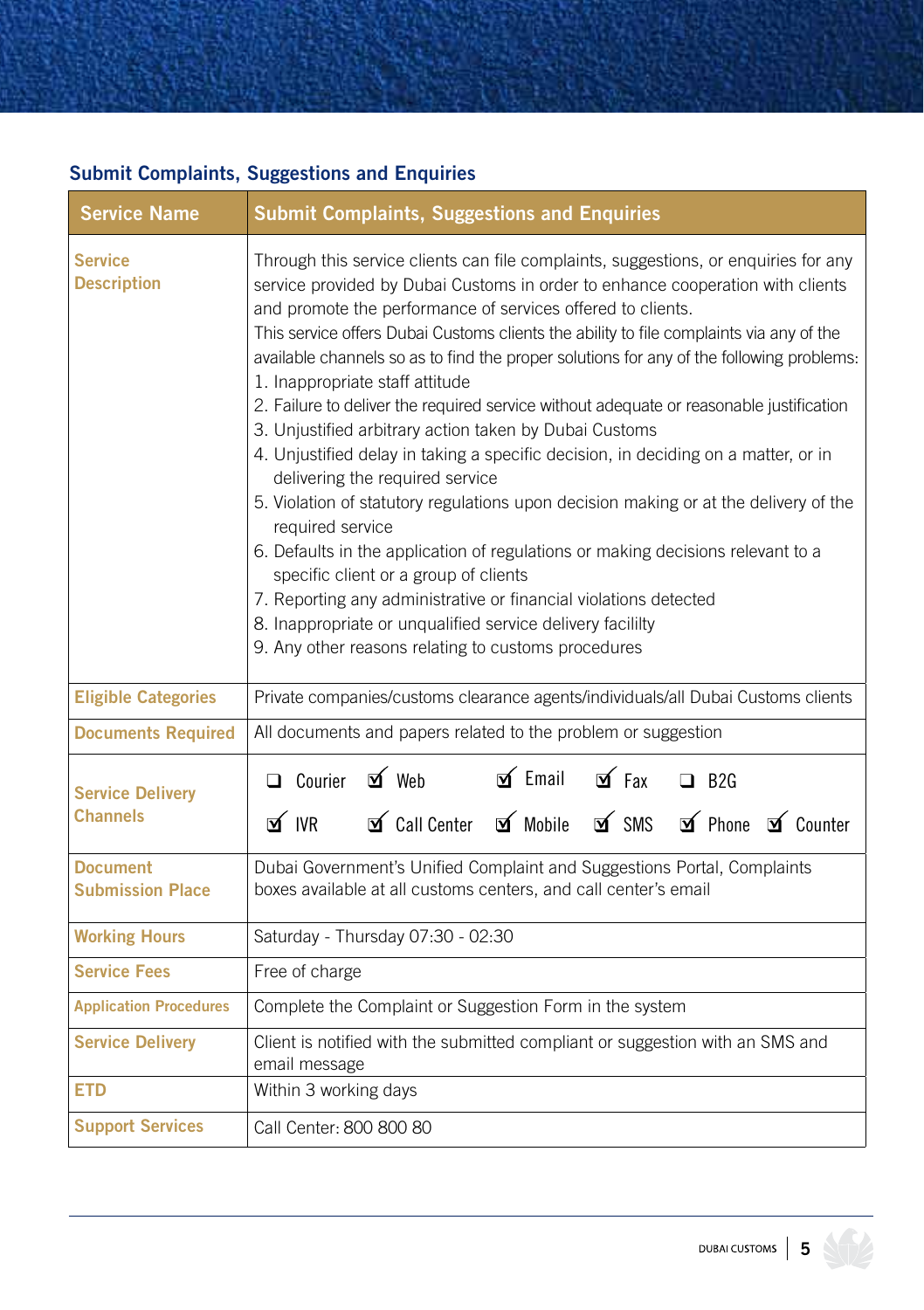#### **Submit RAFED Information**

| <b>Service Name</b>                        | <b>Providing Information Through RAFED System</b>                                                                                                                                                                                                                                                                                                                                                                                                                                                                                                                   |  |  |  |  |  |
|--------------------------------------------|---------------------------------------------------------------------------------------------------------------------------------------------------------------------------------------------------------------------------------------------------------------------------------------------------------------------------------------------------------------------------------------------------------------------------------------------------------------------------------------------------------------------------------------------------------------------|--|--|--|--|--|
| <b>Service</b><br><b>Description</b>       | This service is specifically designed for parties wishing to share intelligence<br>information with Dubai Customs for the purpose of maintaining public safety and<br>to help detect and expose corruption and suspicious activities.<br>This service is meant to encourage community members to help Dubai Customs<br>in its constant efforts aimed at maintaining security and stability in the society.<br>It is important to note that the identity of the information reporter is protected and<br>not revealed in accordance with Dubai Customs' regulations. |  |  |  |  |  |
| <b>Eligible Categories</b>                 | All community members                                                                                                                                                                                                                                                                                                                                                                                                                                                                                                                                               |  |  |  |  |  |
| <b>Documents Required</b>                  | N/A                                                                                                                                                                                                                                                                                                                                                                                                                                                                                                                                                                 |  |  |  |  |  |
| <b>Service Delivery</b><br><b>Channels</b> | $\leq$ Email<br>□ Courier □ Web<br>$\mathbf{p}$ Fax<br>$\Box$ B <sub>2G</sub><br><b>⊿</b> SMS<br>$\Delta$ Call Center $\Delta$ Mobile<br><b>I</b> Phone □ Counter<br>$\Box$ IVR                                                                                                                                                                                                                                                                                                                                                                                     |  |  |  |  |  |
| <b>Document</b><br><b>Submission Place</b> | Customs centers and shopping malls                                                                                                                                                                                                                                                                                                                                                                                                                                                                                                                                  |  |  |  |  |  |
| <b>Working Hours</b>                       | 24 hours                                                                                                                                                                                                                                                                                                                                                                                                                                                                                                                                                            |  |  |  |  |  |
| <b>Service Fees</b>                        | Free of charge                                                                                                                                                                                                                                                                                                                                                                                                                                                                                                                                                      |  |  |  |  |  |
| <b>Application Procedures</b>              | N/A                                                                                                                                                                                                                                                                                                                                                                                                                                                                                                                                                                 |  |  |  |  |  |
| <b>Service Delivery</b>                    | N/A                                                                                                                                                                                                                                                                                                                                                                                                                                                                                                                                                                 |  |  |  |  |  |
| <b>ETD</b>                                 | Within 24 hours                                                                                                                                                                                                                                                                                                                                                                                                                                                                                                                                                     |  |  |  |  |  |
| <b>Support Services</b>                    | Call Center: 80080080                                                                                                                                                                                                                                                                                                                                                                                                                                                                                                                                               |  |  |  |  |  |

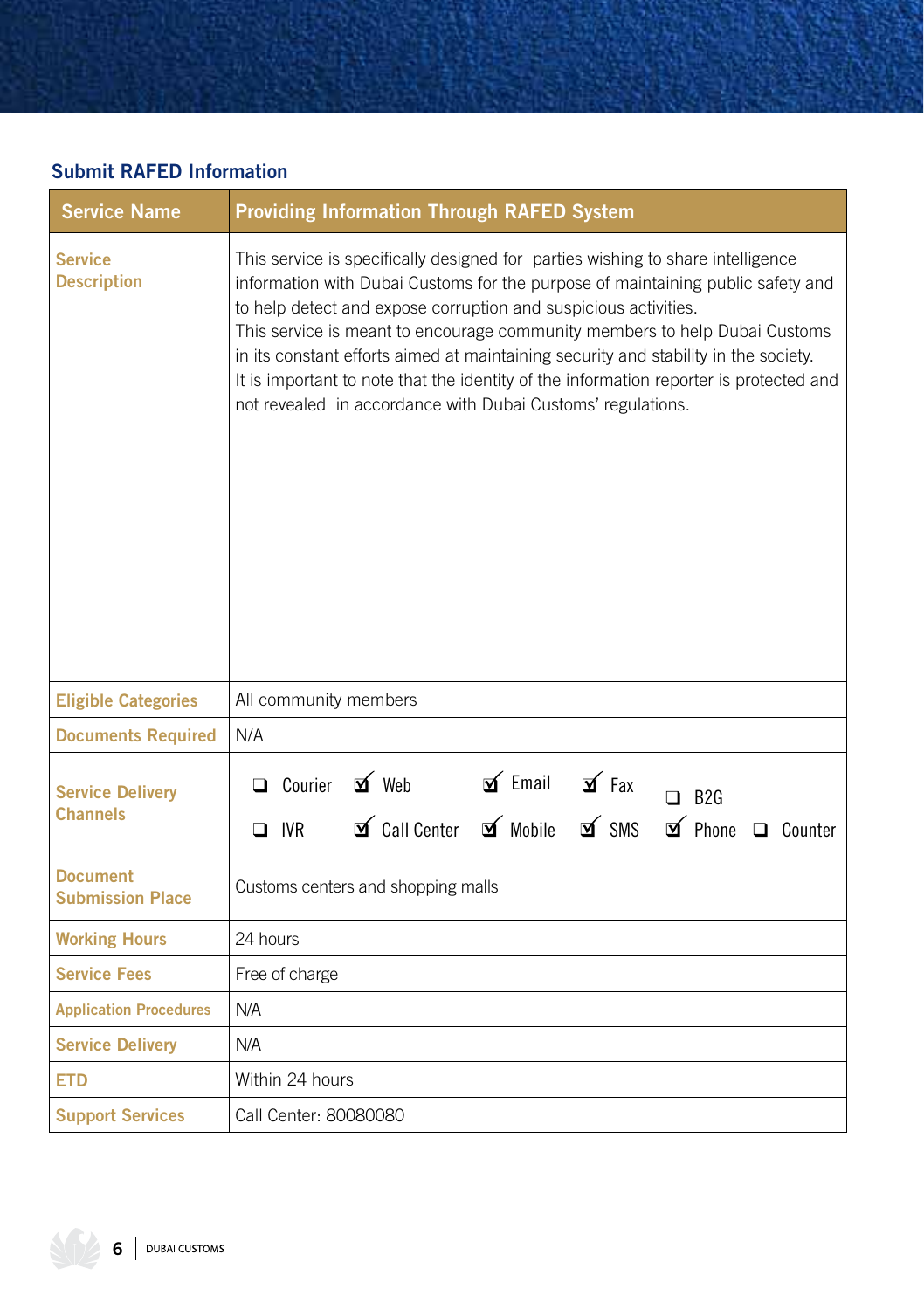#### **Request for Appeal**

| <b>Service Name</b>                        | <b>Request for Appeal on Customs Decision</b>                                                                                                                                                                                                                                                                                                                                                                                                                                                                                                                                                             |  |  |
|--------------------------------------------|-----------------------------------------------------------------------------------------------------------------------------------------------------------------------------------------------------------------------------------------------------------------------------------------------------------------------------------------------------------------------------------------------------------------------------------------------------------------------------------------------------------------------------------------------------------------------------------------------------------|--|--|
| <b>Service</b><br><b>Description</b>       | This service allows customers the opportunity to appeal any decision or<br>proposition issued by Dubai Customs that does not fulfill their needs.<br>This service is the first step to be followed in order to find a way to challenge the<br>decision per proposition made by Customs.<br>The customer can submit a Request for Appeal to resolve any issue relating to<br>the following areas:<br>• Appeal Decisions relating to Customs Tariff and Prohibition and Restriction of Goods<br>• Appeal Decisions relating to Origin and Economic Agreements<br>• Appeal Decisions relating to Legal Cases |  |  |
| <b>Eligible Categories</b>                 | Individuals/corporates                                                                                                                                                                                                                                                                                                                                                                                                                                                                                                                                                                                    |  |  |
| <b>Documents Required</b>                  | <b>Customs Declaration</b><br>Certificate of Origin<br>Invoice Bill<br><b>Bill of Lading</b><br>Inspection Report-if available<br>Catalogs<br>Samples<br>Analytical composition for chemicals<br>Corporate License                                                                                                                                                                                                                                                                                                                                                                                        |  |  |
| <b>Service Delivery</b><br><b>Channels</b> | □ Courier <b>b</b> Web<br>$\Box$ Email<br>$\Box$ Fax<br>$\Box$ B <sub>2G</sub><br>$\mathbf{v}$ Mobile<br><b>I</b> Phone <b>I</b> Counter<br>$\Box$ SMS<br>Call Center<br>$\Box$ IVR                                                                                                                                                                                                                                                                                                                                                                                                                       |  |  |
| <b>Document</b><br><b>Submission Place</b> | <b>Customs Tariff Department</b>                                                                                                                                                                                                                                                                                                                                                                                                                                                                                                                                                                          |  |  |
| <b>Working Hours</b>                       | Regular Office Hours 07:30 - 02:30                                                                                                                                                                                                                                                                                                                                                                                                                                                                                                                                                                        |  |  |
| <b>Service Fees</b>                        | <b>AED 200</b>                                                                                                                                                                                                                                                                                                                                                                                                                                                                                                                                                                                            |  |  |
| <b>Application Procedures</b>              | Client submits the required documents to the Tariff Department                                                                                                                                                                                                                                                                                                                                                                                                                                                                                                                                            |  |  |
| <b>Service Delivery</b>                    | Client receives an email stating DC's Approval or Rejection of his/her request                                                                                                                                                                                                                                                                                                                                                                                                                                                                                                                            |  |  |
| ETD                                        | Customs Tariff: Less than 2 hours<br>Origin and Economic Agreements: Less than 2 hours<br>Legal Cases: Less than 2 hours<br>Suspended Duties: Less than 2 hours                                                                                                                                                                                                                                                                                                                                                                                                                                           |  |  |
| <b>Support Services</b>                    | Call Center 800 800 80                                                                                                                                                                                                                                                                                                                                                                                                                                                                                                                                                                                    |  |  |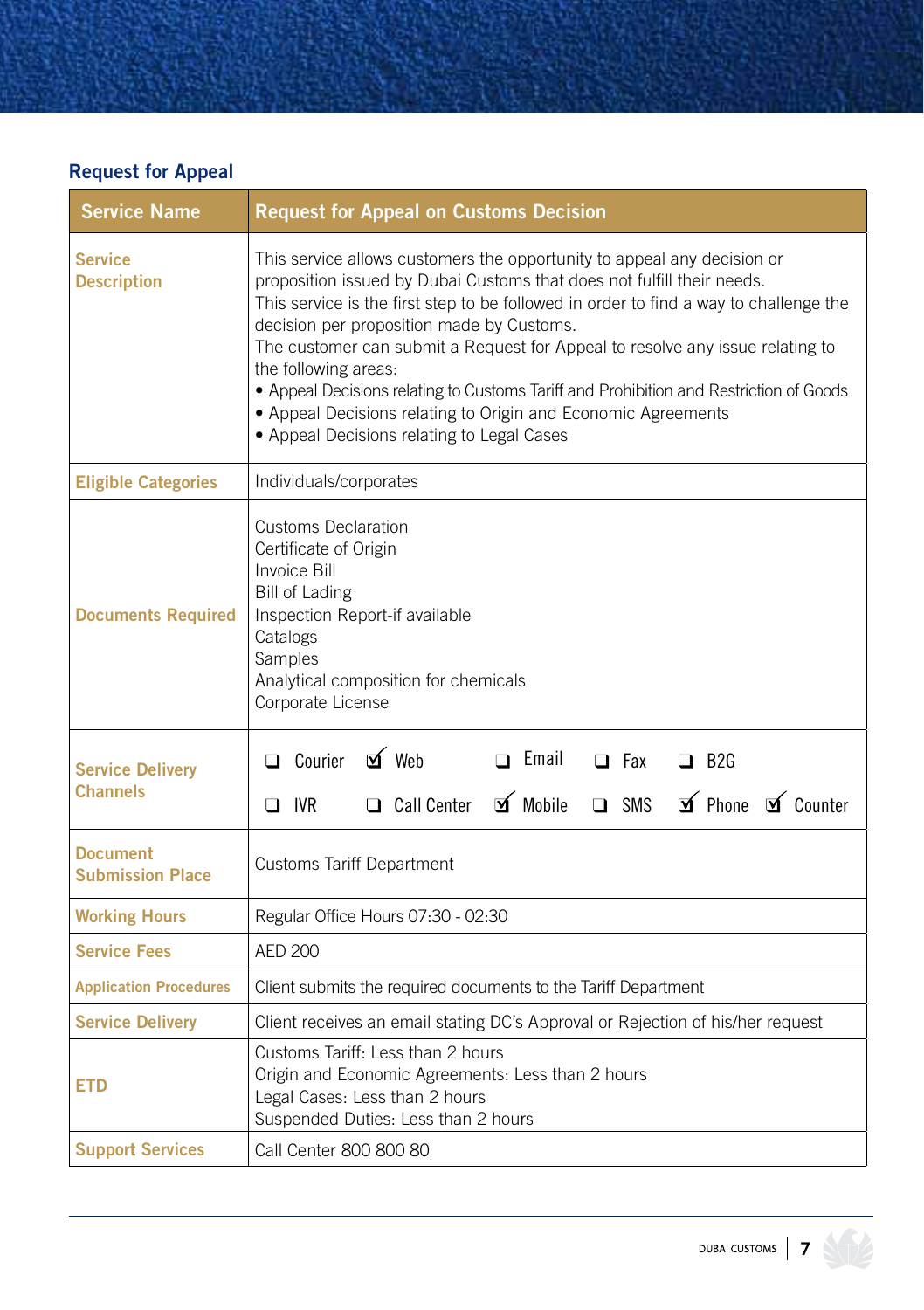| <b>Service Name</b>                        | <b>Submit Claim</b>                                                                                                                                                                      |  |  |
|--------------------------------------------|------------------------------------------------------------------------------------------------------------------------------------------------------------------------------------------|--|--|
| <b>Service</b><br><b>Description</b>       | This service allows clients to submit claim for refund of deposit or release of<br>guarantee paid in lieu of Customs duty                                                                |  |  |
| <b>Eligible Categories</b>                 | Corporates                                                                                                                                                                               |  |  |
| <b>Documents Required</b>                  | Proof of export for goods (*documents can vary based on the type of claim)                                                                                                               |  |  |
| <b>Service Delivery</b><br><b>Channels</b> | Courier $\Box$ Web<br>$\leq$ Email<br>$\Box$ Fax<br>$\Box$ B <sub>2G</sub><br><b>□</b><br><b>M</b> SMS<br>none of Counter<br><b>IVR</b><br>$\Box$ Call Center<br>$\Box$ Mobile<br>$\Box$ |  |  |
| <b>Document</b><br><b>Submission Place</b> | Website - Customs Service Centers                                                                                                                                                        |  |  |
| <b>Working Hours</b>                       | Website 24/7 - Regular Office Hours 07:30 - 02:30                                                                                                                                        |  |  |
| <b>Service Fees</b>                        | AED 50 + AED 10 for Knowledge Dirham                                                                                                                                                     |  |  |
| <b>Application Procedures</b>              | Submit required documents for refund along with online application                                                                                                                       |  |  |
| <b>Service Delivery</b>                    | Refund balance is issued to client                                                                                                                                                       |  |  |
| <b>ETD</b>                                 | Within 7 Working Days                                                                                                                                                                    |  |  |
| <b>Support Services</b>                    | Call Center 800 800 80                                                                                                                                                                   |  |  |

#### **Request for Guarantees / Deposits Claims and Refunds**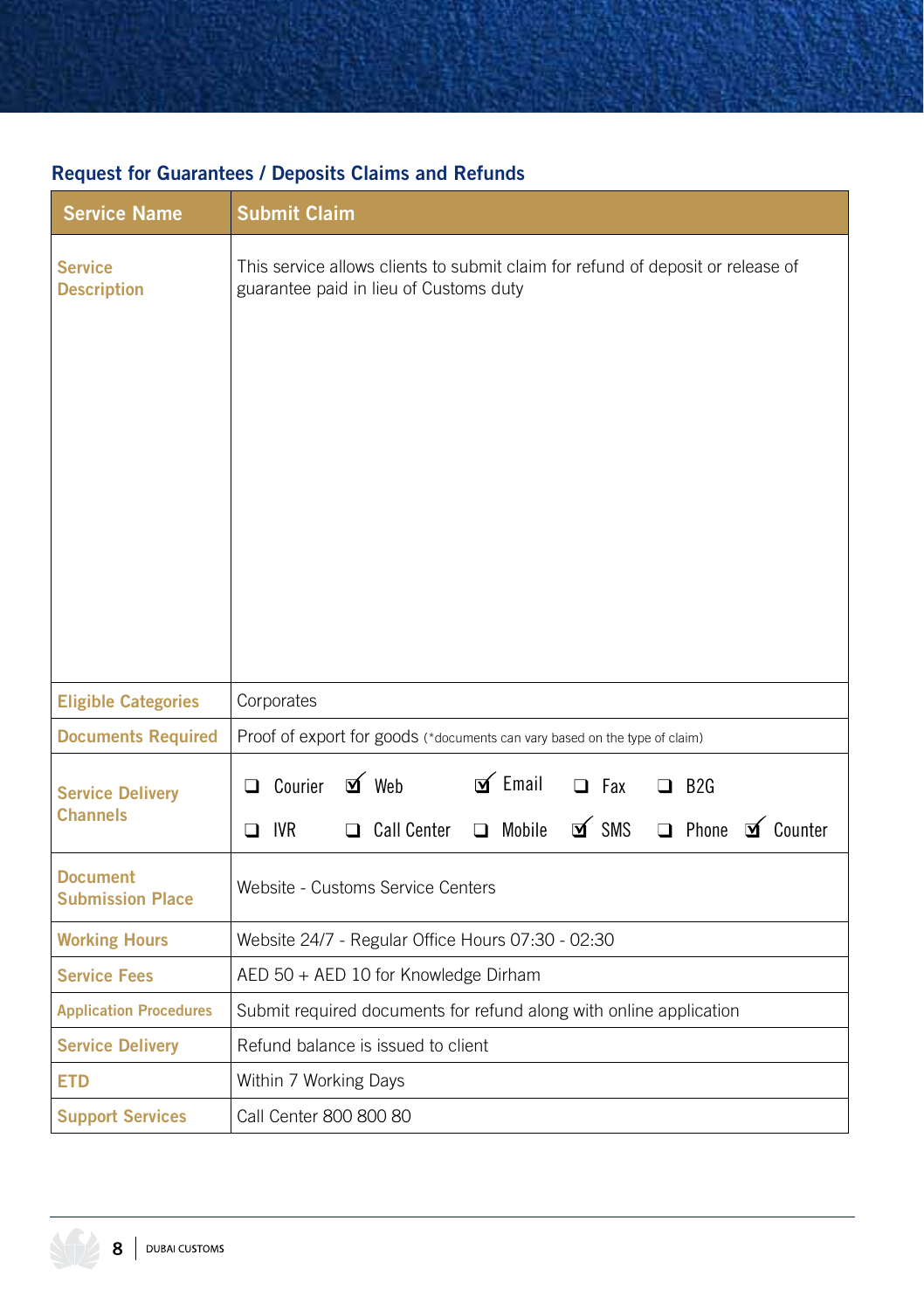#### **Request for Customs Declaration Clearance**

| <b>Service Name</b>                        | <b>Request for Customs Declaration Clearance</b>                                                                                                                                                                                                                  |  |  |  |
|--------------------------------------------|-------------------------------------------------------------------------------------------------------------------------------------------------------------------------------------------------------------------------------------------------------------------|--|--|--|
| <b>Service</b><br><b>Description</b>       | This service allows clients to process customs declarations and obtain clearance<br>for the movement of goods in and out of the Emirate of Dubai under the following<br>categories<br>1.Export<br>2.Import<br>3. Transit<br>4. Transfer<br>5. Temporary Admission |  |  |  |
| <b>Eligible Categories</b>                 | Individuals/corporates/government entities                                                                                                                                                                                                                        |  |  |  |
| <b>Documents Required</b>                  | • Invoice<br>• Packing list<br>• Certificate of Origin<br>· Delivery order<br>· Bill of Lading/Airwaybill<br>Document requirements vary according to customs declaration type and the<br>customs port                                                             |  |  |  |
| <b>Service Delivery</b><br><b>Channels</b> | 口 Courier 可 Web<br>□ Fax 可 B2G<br>$\Box$ Email<br>□ Call Center <b>o</b> Mobile □ SMS<br>□ Phone <b>o</b> Counter<br>$\Box$ IVR                                                                                                                                   |  |  |  |
| <b>Document</b><br><b>Submission Place</b> | <b>Customs Centers</b>                                                                                                                                                                                                                                            |  |  |  |
| <b>Working Hours</b>                       | 24/7                                                                                                                                                                                                                                                              |  |  |  |
| <b>Service Fees</b>                        | Based on the customs declaration type                                                                                                                                                                                                                             |  |  |  |
| <b>Application Procedures</b>              | Client fills out data through Dubai Trade portal                                                                                                                                                                                                                  |  |  |  |
| <b>Service Delivery</b>                    | Client is notified with an e-mail stating DC's approval or rejection of his/her<br>request                                                                                                                                                                        |  |  |  |
| <b>ETD</b>                                 | Within 6 hours                                                                                                                                                                                                                                                    |  |  |  |
| <b>Support Services</b>                    | Call Center 800 800 80                                                                                                                                                                                                                                            |  |  |  |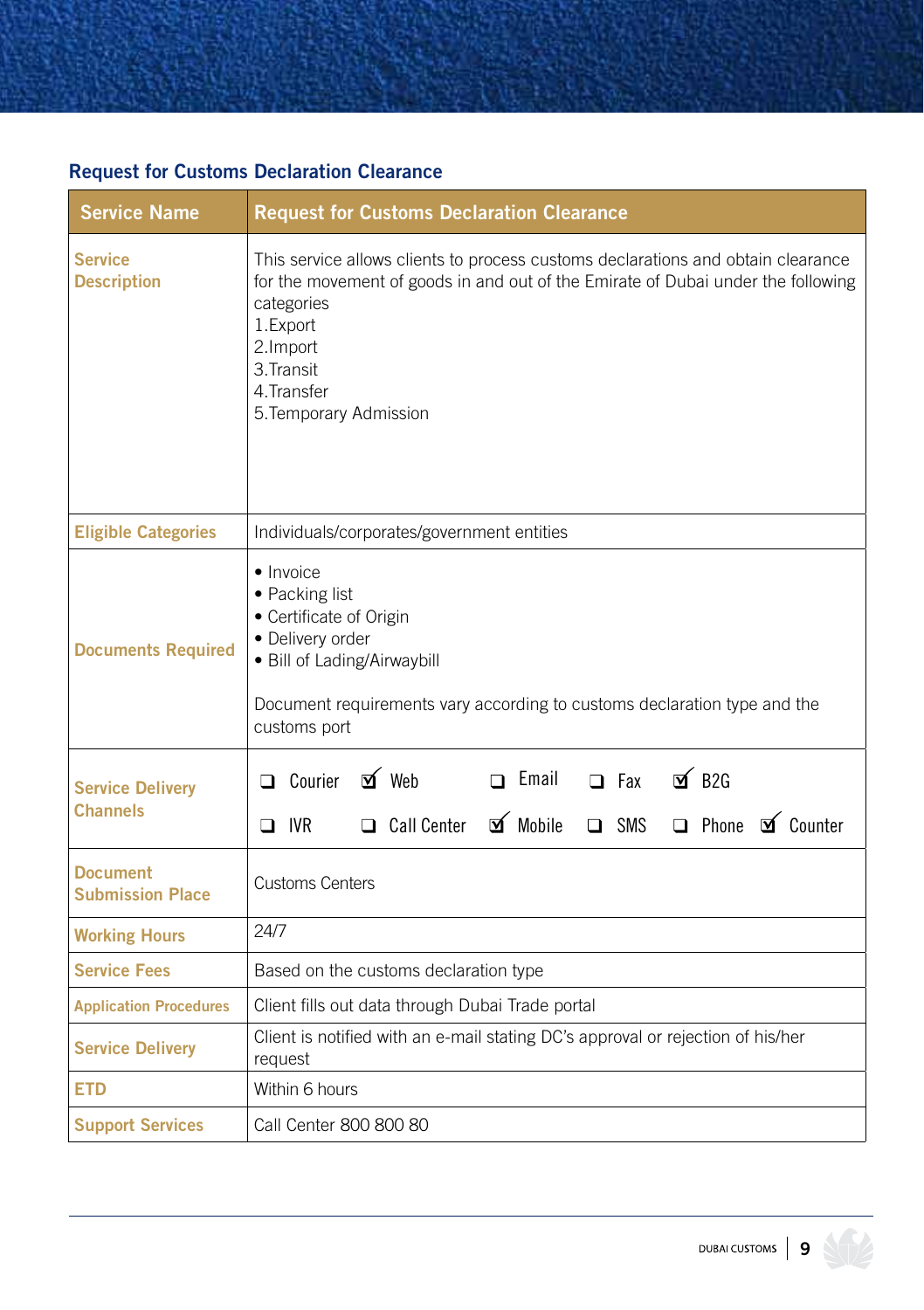#### **Request for Manifest Registration**

| <b>Service Name</b>                        | <b>Request for Export Manifest</b>                                                                                                                                                                                                                                                                     |  |  |
|--------------------------------------------|--------------------------------------------------------------------------------------------------------------------------------------------------------------------------------------------------------------------------------------------------------------------------------------------------------|--|--|
| <b>Service</b><br><b>Description</b>       | This service is intended to provide Manifest for goods to be exported.<br>Clients are required to submit all required documents to Dubai Customs'<br>operation departments at Dubai Creek, Hamriya Port, Coastal Berth Office and<br>Dry Port so as to verify the application and obtain the Manifest. |  |  |
| <b>Eligible Categories</b>                 | Individuals/corporates                                                                                                                                                                                                                                                                                 |  |  |
| <b>Documents Required</b>                  | 1. Ship registration document<br>2. Copy of ship entry permit<br>3. Copy of electronic Manifest<br>4. Copy of customs exit/entry certificate<br>5. Copy of customs' declaration<br>6. Copy of vehicle certificate of exportation<br>7. Bills and invoices                                              |  |  |
| <b>Service Delivery</b>                    | $\leq$ Web<br>$\Box$ Email<br>$\Box$ Courier<br>$\Box$ Fax<br>$\Box$ B <sub>2G</sub>                                                                                                                                                                                                                   |  |  |
| <b>Channels</b>                            | □ Call Center <b>I</b> Mobile<br>□ Phone <b>o</b> Counter<br>SMS<br>$\Box$ IVR<br><b>□</b>                                                                                                                                                                                                             |  |  |
| <b>Document</b><br><b>Submission Place</b> | - Customs clearance agents<br>- Company representatives<br>- Shipping agents<br>- Ship captain                                                                                                                                                                                                         |  |  |
| <b>Working Hours</b>                       | 07:30 am - 02:30 pm<br>12:00 pm - 07:00 pm                                                                                                                                                                                                                                                             |  |  |
| <b>Service Fees</b>                        | Export Declaration Fee: AED 100<br>Manifest Appendix Fee: AED 10<br>Manifest Fee: AED 20<br>Addition and Amendment Fee AED 100                                                                                                                                                                         |  |  |
| <b>Application Procedures</b>              | To print Manifest and supporting documents from the E-System through Customs<br>Clearance Agents                                                                                                                                                                                                       |  |  |
| <b>Service Delivery</b>                    | 1. Ship registration document<br>2. Copy of ship entry permit<br>3. Electronic Manifest<br>4. Copy of Customs exit/entry certificate<br>5. Copy of Customs' declaration<br>6. Copy of vehicle certificate of exportation<br>7. Bills and invoices                                                      |  |  |
| <b>ETD</b>                                 | Within 6 hours                                                                                                                                                                                                                                                                                         |  |  |
| <b>Support Services</b>                    | Call Center 800 800 80                                                                                                                                                                                                                                                                                 |  |  |

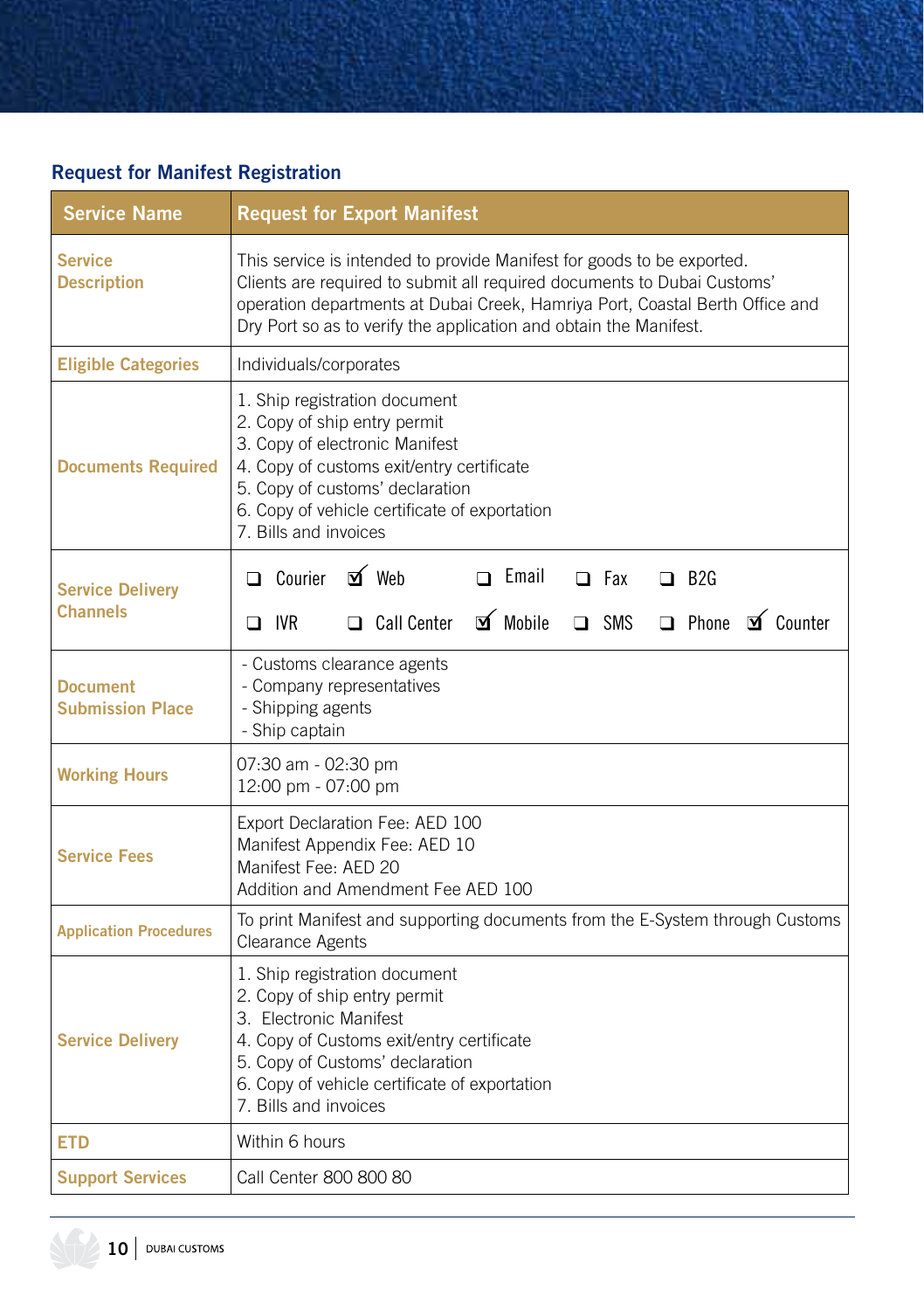#### **Request for Awareness and Training**

| <b>Service Name</b>                        | <b>Request for Awareness and Training</b>                                                                                                                                                                                                                                                                                                                                                                                                                                                                                                                                                                                                                                                                                                                     |  |  |  |
|--------------------------------------------|---------------------------------------------------------------------------------------------------------------------------------------------------------------------------------------------------------------------------------------------------------------------------------------------------------------------------------------------------------------------------------------------------------------------------------------------------------------------------------------------------------------------------------------------------------------------------------------------------------------------------------------------------------------------------------------------------------------------------------------------------------------|--|--|--|
| <b>Service</b><br><b>Description</b>       | This service targets customers who wish to obtain information about Dubai<br>Customs services and procedures.<br>Dubai Customs organizes a wide range of awareness-raising programs and<br>regular training as well as courses that may require the approval of Dubai<br>Customs Training Department.<br>These courses can be held at different training sites upon client preference.<br>Awareness programs covering the following areas are provided:<br>• Awareness of Customs Valuation<br>• Awareness of Customs Tariff<br>• Awareness of Customs Orgin and Economic Agreements<br>• Awareness of Prohibited and Restricted Goods<br>• Awareness of Intellectual Property Rights<br>• Awareness of Client Partnership<br>• Awareness of Suspended Duties |  |  |  |
| <b>Eligible Categories</b>                 | Individuals/corporates                                                                                                                                                                                                                                                                                                                                                                                                                                                                                                                                                                                                                                                                                                                                        |  |  |  |
| <b>Documents Required</b>                  | 1. Letter requesting for awareness and training courses from company<br>2. Person's details                                                                                                                                                                                                                                                                                                                                                                                                                                                                                                                                                                                                                                                                   |  |  |  |
| <b>Service Delivery</b><br><b>Channels</b> | $\Box$ Courier $\Box$ Web<br>$\leq$ Email<br>$\Box$ Fax<br>$\Box$ B <sub>2G</sub><br>$\mathbf{N}$ Mobile<br>□ Phone <b>o</b> Counter<br>$\Box$ Call Center<br>$\square$ SMS<br>$\Box$ IVR                                                                                                                                                                                                                                                                                                                                                                                                                                                                                                                                                                     |  |  |  |
| <b>Document</b><br><b>Submission Place</b> | Client Management Department                                                                                                                                                                                                                                                                                                                                                                                                                                                                                                                                                                                                                                                                                                                                  |  |  |  |
| <b>Working Hours</b>                       | Regular office hours 07:30 - 02:30                                                                                                                                                                                                                                                                                                                                                                                                                                                                                                                                                                                                                                                                                                                            |  |  |  |
| <b>Service Fees</b>                        | Free of charge                                                                                                                                                                                                                                                                                                                                                                                                                                                                                                                                                                                                                                                                                                                                                |  |  |  |
| <b>Application Procedures</b>              | Client submits a letter addressed to Dubai Customs requesting awareness and<br>training courses                                                                                                                                                                                                                                                                                                                                                                                                                                                                                                                                                                                                                                                               |  |  |  |
| <b>Service Delivery</b>                    | Awareness and training courses schedule is set and eligible clients are notified<br>via email                                                                                                                                                                                                                                                                                                                                                                                                                                                                                                                                                                                                                                                                 |  |  |  |
| <b>ETD</b>                                 | Within 14 working days                                                                                                                                                                                                                                                                                                                                                                                                                                                                                                                                                                                                                                                                                                                                        |  |  |  |
| <b>Support Services</b>                    | Call Center 800 800 80                                                                                                                                                                                                                                                                                                                                                                                                                                                                                                                                                                                                                                                                                                                                        |  |  |  |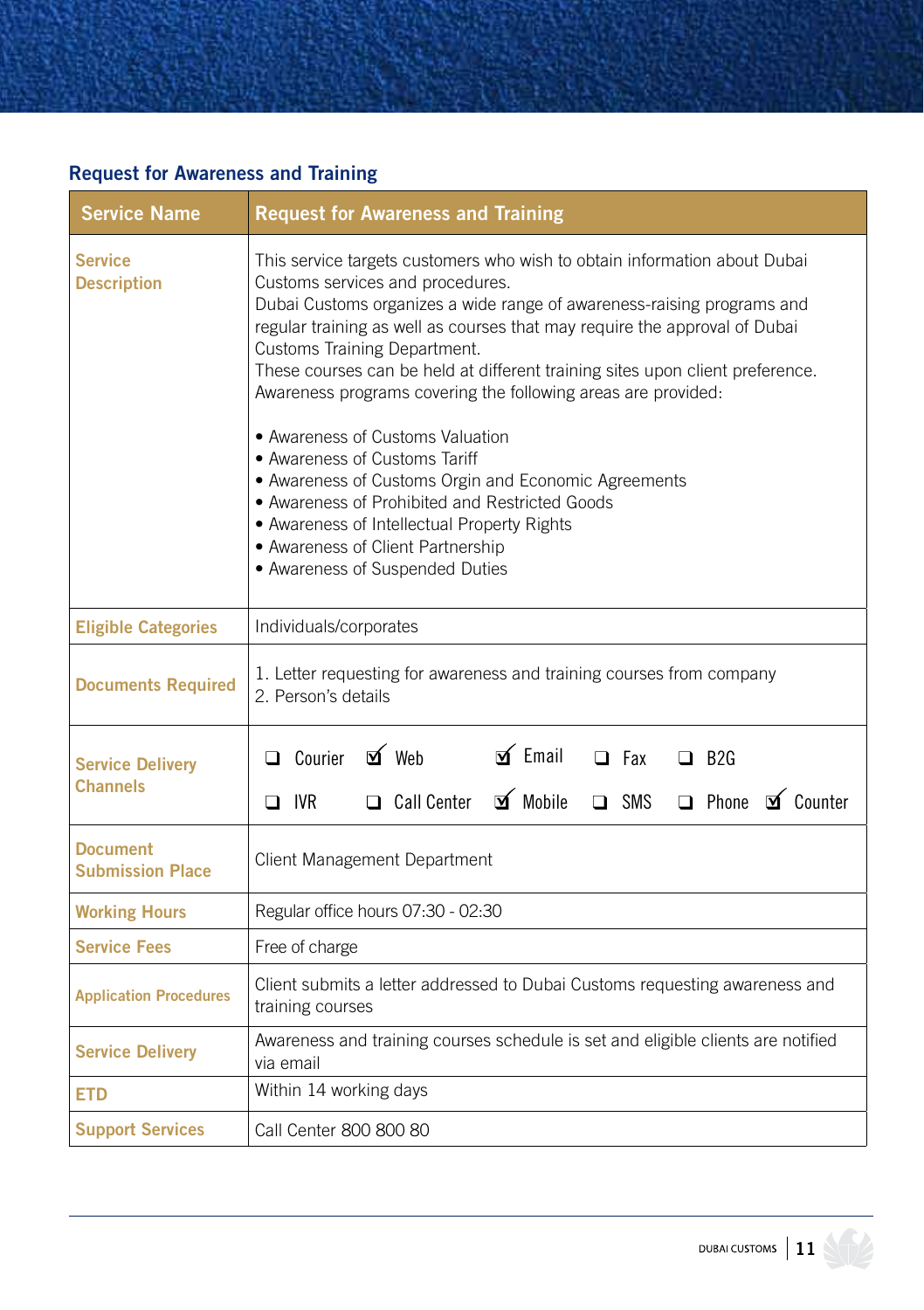#### **Request for Customs Opinion**

| <b>Service Name</b>                        | <b>Request for Customs Opinion</b>                                                                                                                                                                                                                                                                                                                                                                                                                                                                                                       |  |  |
|--------------------------------------------|------------------------------------------------------------------------------------------------------------------------------------------------------------------------------------------------------------------------------------------------------------------------------------------------------------------------------------------------------------------------------------------------------------------------------------------------------------------------------------------------------------------------------------------|--|--|
| Service<br><b>Description</b>              | This service involves provision of recommendations and technical opinions to<br>clients through competent work teams in several areas as per customer needs.<br>The service is made available for the benefit of both external clients and internal<br>departments of Dubai Customs.<br>The focus of these recommendations and technical opinions covers the following areas:<br>• Customs Valuation<br>• Customs Tariff<br>• Origin and Economic Agreements<br>• Suspended Duties and Appeal Cases<br>• Restricted and Prohibited Goods |  |  |
| <b>Eligible Categories</b>                 | Individuals/corporates/strategic partners/internal clients                                                                                                                                                                                                                                                                                                                                                                                                                                                                               |  |  |
| <b>Documents Required</b>                  | 1- Letter from Company<br>2- All case-related documents                                                                                                                                                                                                                                                                                                                                                                                                                                                                                  |  |  |
| <b>Service Delivery</b><br><b>Channels</b> | $\mathfrak A$ Courier $\mathfrak A$ Web $\mathfrak A$ Email $\Box$ Fax<br>$\Box$ B2G<br>Sincenter of Mobile of SMS of Phone of Counter<br>$\Box$ IVR                                                                                                                                                                                                                                                                                                                                                                                     |  |  |
| <b>Document</b><br><b>Submission Place</b> | Customs Tariff & Origin Department, Insurance and MAKASA Management and<br><b>Customs Centers</b>                                                                                                                                                                                                                                                                                                                                                                                                                                        |  |  |
| <b>Working Hours</b>                       | Regular office hours 07:30 - 02:30                                                                                                                                                                                                                                                                                                                                                                                                                                                                                                       |  |  |
| <b>Service Fees</b>                        | Free of charge                                                                                                                                                                                                                                                                                                                                                                                                                                                                                                                           |  |  |
| <b>Application Procedures</b>              | Client provides letter with request to the competent department                                                                                                                                                                                                                                                                                                                                                                                                                                                                          |  |  |
| <b>Service Delivery</b>                    | Based on application channel                                                                                                                                                                                                                                                                                                                                                                                                                                                                                                             |  |  |
| ETD                                        | Suspended Duties and Appeal Cases: Less than 2 hours<br>Customs Tariff: Less than 2 hours<br>Customs Valuation: Less than 2 hours<br>Origin and Economic Agreements: Less than 2 hours<br>Prohibited and Restricted Goods: Less than 2 hours                                                                                                                                                                                                                                                                                             |  |  |
| <b>Support Services</b>                    | Call Center 800 800 80                                                                                                                                                                                                                                                                                                                                                                                                                                                                                                                   |  |  |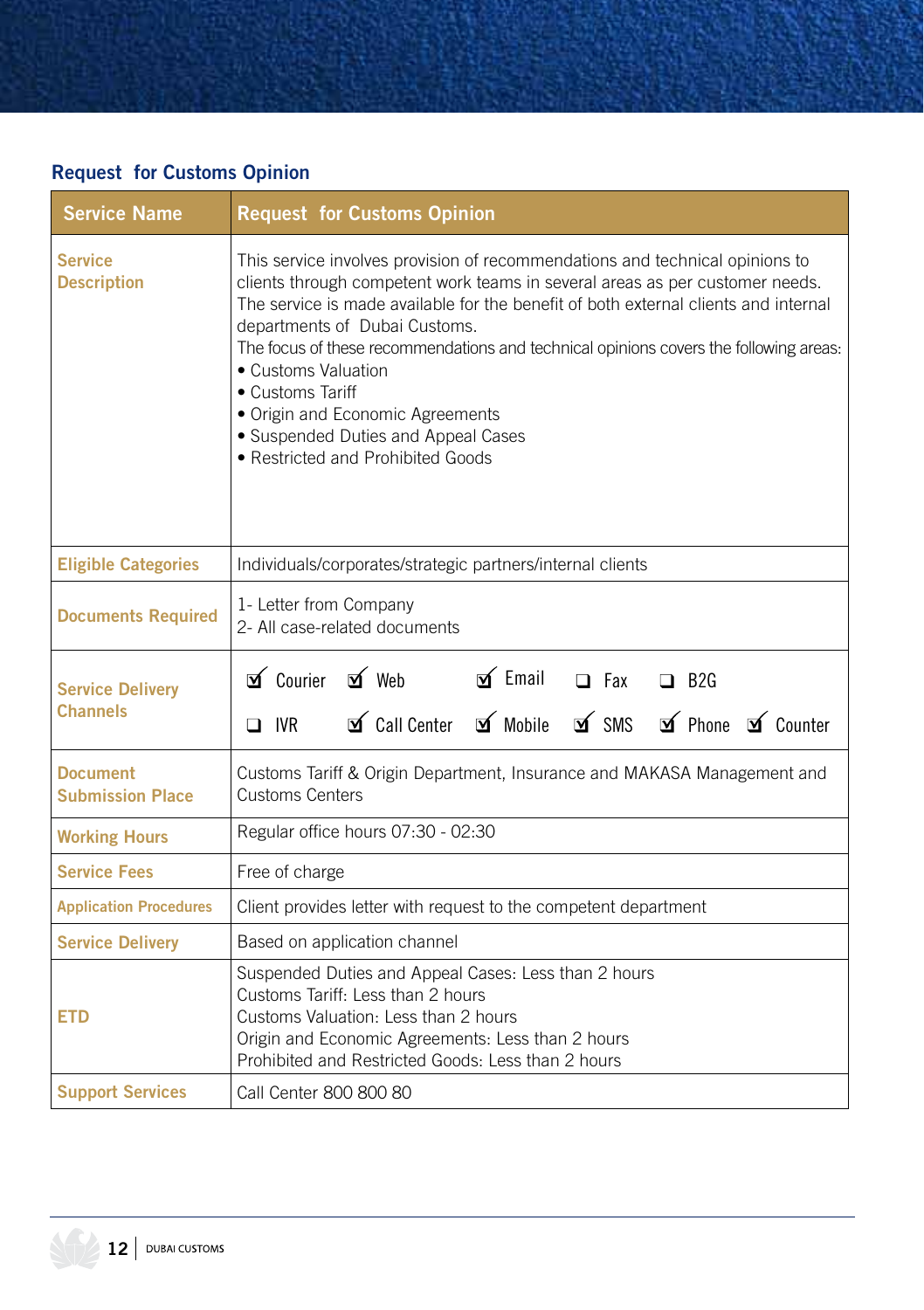#### **Request for Certificate**

| <b>Service Name</b>                        | <b>Request for Letters and Certificates</b>                                                                                                                                                                                                                                                                                                                                                                                                                                                                                                                                                                                                                                                                                                                                                                                                               |  |  |
|--------------------------------------------|-----------------------------------------------------------------------------------------------------------------------------------------------------------------------------------------------------------------------------------------------------------------------------------------------------------------------------------------------------------------------------------------------------------------------------------------------------------------------------------------------------------------------------------------------------------------------------------------------------------------------------------------------------------------------------------------------------------------------------------------------------------------------------------------------------------------------------------------------------------|--|--|
| <b>Service</b><br><b>Description</b>       | This service is being offered to Dubai Customs clients who need to obtain<br>certificates and letters in relation to their trading transactions within FZ and<br>inside the emirate.<br>This service allows Dubai Customs clients to obtain certificates and letters<br>including:<br>• Clearance Letter<br>• Compliance Certificate<br>· Other letters as per clients requests                                                                                                                                                                                                                                                                                                                                                                                                                                                                           |  |  |
| <b>Eligible Categories</b>                 | All Dubai Customs clients<br>For invoices issued by FZ licenses companies:<br>Free Zone companies based in Dubai                                                                                                                                                                                                                                                                                                                                                                                                                                                                                                                                                                                                                                                                                                                                          |  |  |
| <b>Documents Required</b>                  | 1. A signed and stamped letter from the company manager or the authorized<br>person stating the reason of such request.<br>2. A copy of the trade license.<br>3. A passport copy of the person nominated in the trade license or any other<br>authorized person<br>For invoices issued by FZ licenses companies:<br>1. A written request by the company intending to issue invoices to Customs<br>Valuation Department at Dubai Customs<br>2. A copy of the company's FZ license<br>3. A letter from the exporter authorizing the company to issue invoices on the<br>exporter's behalf<br>4. The letter must be attested by the Chamber of Commerce at the country of<br>exportation including diplomatic missions accredited to the country, if any<br>5. The letter is to be attested by the Ministry of Foreign Affairs at the country of<br>issuance |  |  |
| <b>Service Delivery</b>                    | $\leq$ Email<br>□ Courier □ Web<br>$\Box$ Fax<br>$\Box$ B <sub>2G</sub>                                                                                                                                                                                                                                                                                                                                                                                                                                                                                                                                                                                                                                                                                                                                                                                   |  |  |
| <b>Channels</b>                            | □ Call Center □ Mobile<br>□ Phone <b>o</b> Counter<br>SMS<br>$\Box$<br>$\Box$ IVR                                                                                                                                                                                                                                                                                                                                                                                                                                                                                                                                                                                                                                                                                                                                                                         |  |  |
| <b>Document</b><br><b>Submission Place</b> | Client Management Department - Client Partnership Section - Rashid Port<br>For invoices issued by FZ licenses companies:<br>Customs Valuation Department - v Dubai Customs Main Building                                                                                                                                                                                                                                                                                                                                                                                                                                                                                                                                                                                                                                                                  |  |  |
| <b>Working Hours</b>                       | Regular Office Hours Sunday - Thursday 7:30am - 2:30pm - Smart service 24/7                                                                                                                                                                                                                                                                                                                                                                                                                                                                                                                                                                                                                                                                                                                                                                               |  |  |
| <b>Service Fees</b>                        | <b>AED 100</b><br>For invoices issued by FZ licenses companies:<br>Free of charge                                                                                                                                                                                                                                                                                                                                                                                                                                                                                                                                                                                                                                                                                                                                                                         |  |  |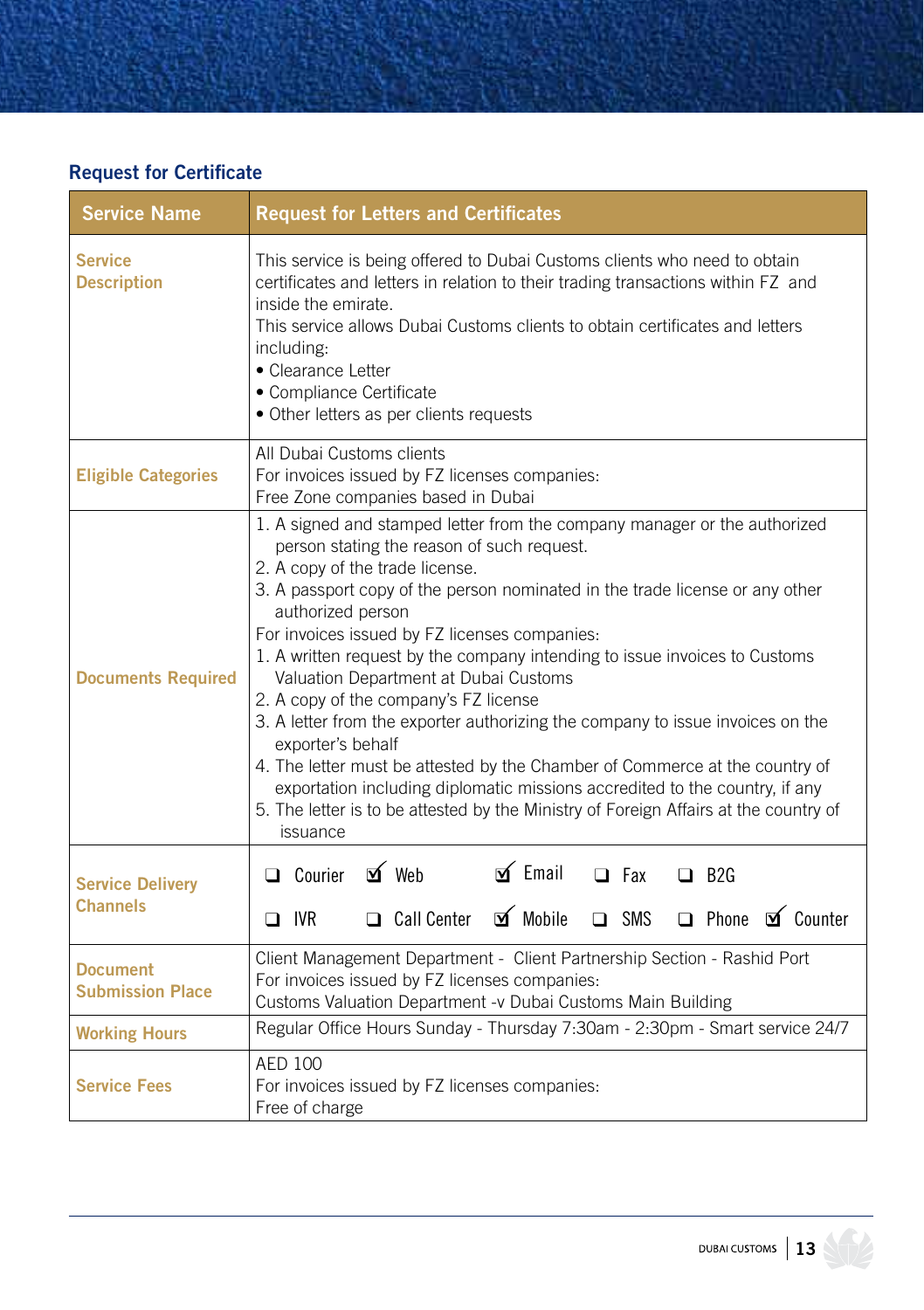| <b>Application Procedures</b> | <b>New</b>                                                                                                                                                                                                                        | Client submits the documents required for obtaining clearance<br>certificates to Registration and Licensing Officer         |
|-------------------------------|-----------------------------------------------------------------------------------------------------------------------------------------------------------------------------------------------------------------------------------|-----------------------------------------------------------------------------------------------------------------------------|
|                               | <b>Enguiry</b>                                                                                                                                                                                                                    | Client can check the status of the request through making direct<br>calls or visiting the Registration and Licensing Office |
|                               | <b>For invoices issued by FZ licenses companies:</b> A written request to Valuation<br>Department                                                                                                                                 |                                                                                                                             |
| <b>Service Delivery</b>       | Registration and Licenses Officer communicates with the client to attend the<br>Registration and Licensing Office to pay fees and receive the certificate<br>For invoices issued by FZ licenses companies:<br>No Objection Letter |                                                                                                                             |
| <b>ETD</b>                    | 3 Working Days<br>For invoices issued by FZ licenses companies:<br>1 Working Day                                                                                                                                                  |                                                                                                                             |
| <b>Support Services</b>       | Call Center 800 800 80                                                                                                                                                                                                            |                                                                                                                             |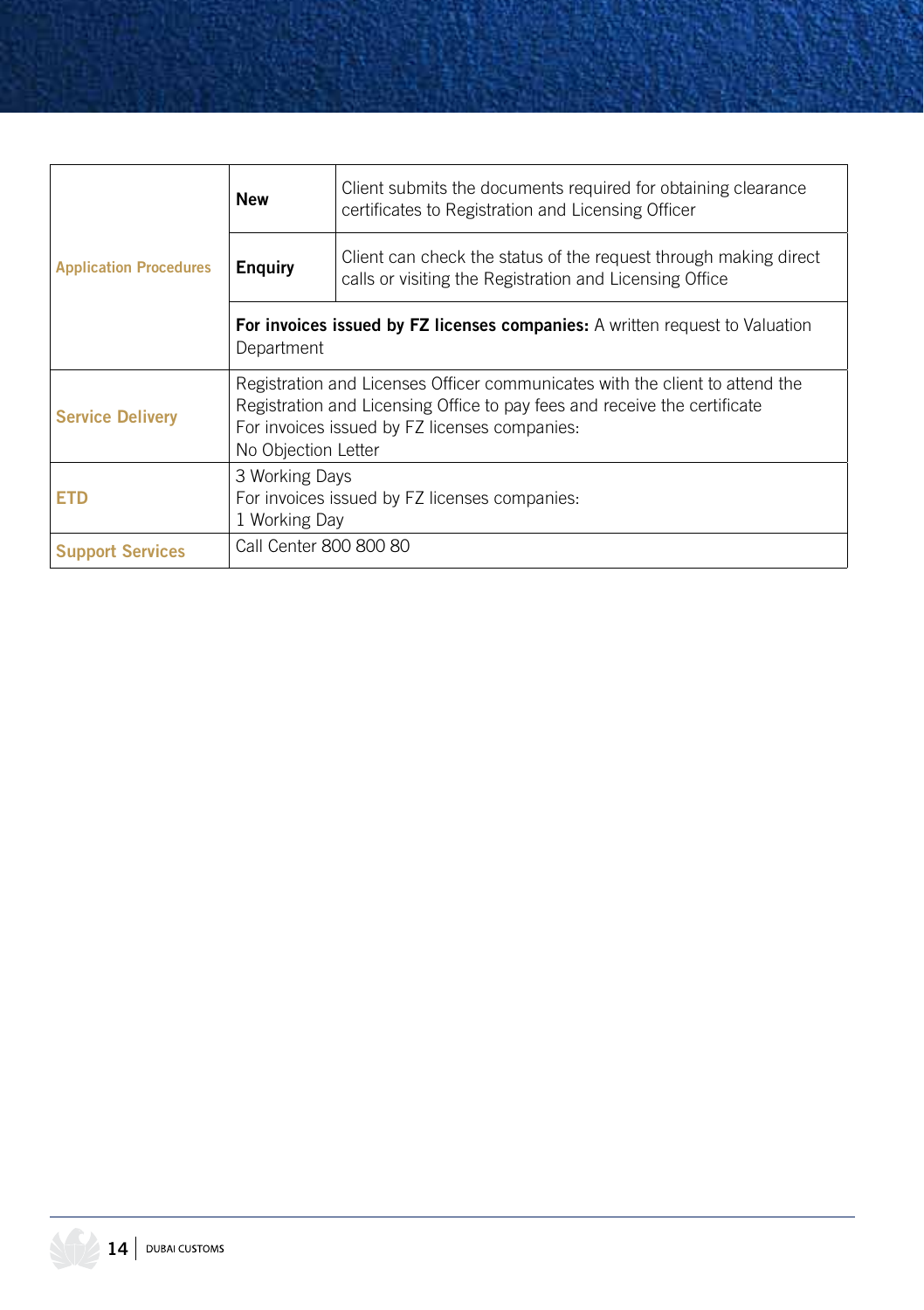#### **Request for Transactions Report**

| <b>Service Name</b>                        | <b>Request for Report</b>                                                                                                                                   |                                                                                                                                                            |  |
|--------------------------------------------|-------------------------------------------------------------------------------------------------------------------------------------------------------------|------------------------------------------------------------------------------------------------------------------------------------------------------------|--|
| <b>Service</b><br><b>Description</b>       | This Service allows clients to request a history report of their customs<br>transactions for a given period                                                 |                                                                                                                                                            |  |
| <b>Eligible Categories</b>                 | all Dubai Customs clients                                                                                                                                   |                                                                                                                                                            |  |
| <b>Documents Required</b>                  | 1. Letter from the company stating the customs code and determining the time<br>period of the required report<br>2. Copy of the relevant commercial license |                                                                                                                                                            |  |
| <b>Service Delivery</b><br><b>Channels</b> | $\Box$ Courier<br>$\Box$ IVR                                                                                                                                | $\Delta$ Web<br>$\Box$ Email<br>$\Box$ Fax<br>$\Box$ B <sub>2G</sub><br>□ Call Center <b>I</b> Mobile<br>$\triangle$ Phone $\Box$ Counter<br>$\square$ SMS |  |
| <b>Document</b><br><b>Submission Place</b> | Registration and licensing office                                                                                                                           |                                                                                                                                                            |  |
| <b>Working Hours</b>                       | Regular Office Hours Sunday - Thursday 7:30am - 2:30pm - Smart service 24/7                                                                                 |                                                                                                                                                            |  |
| <b>Service Fees</b>                        | AED 50 per month                                                                                                                                            |                                                                                                                                                            |  |
| <b>Application Procedures</b>              | <b>New</b>                                                                                                                                                  | Submitting request through service delivery channels and sending<br>the required documents to Registration and Licensing Officer                           |  |
|                                            | <b>Enquiry</b>                                                                                                                                              | Client can check status of its request via calling or attending<br>personally to registration office                                                       |  |
| <b>Service Delivery</b>                    | Registration and Licensing Officer contacts the client to attend to<br>registration and licensing office in order to pay charges and receive the report     |                                                                                                                                                            |  |
| ETD                                        | Within 4 working days                                                                                                                                       |                                                                                                                                                            |  |
| <b>Support Services</b>                    |                                                                                                                                                             | Call Center 800 800 80                                                                                                                                     |  |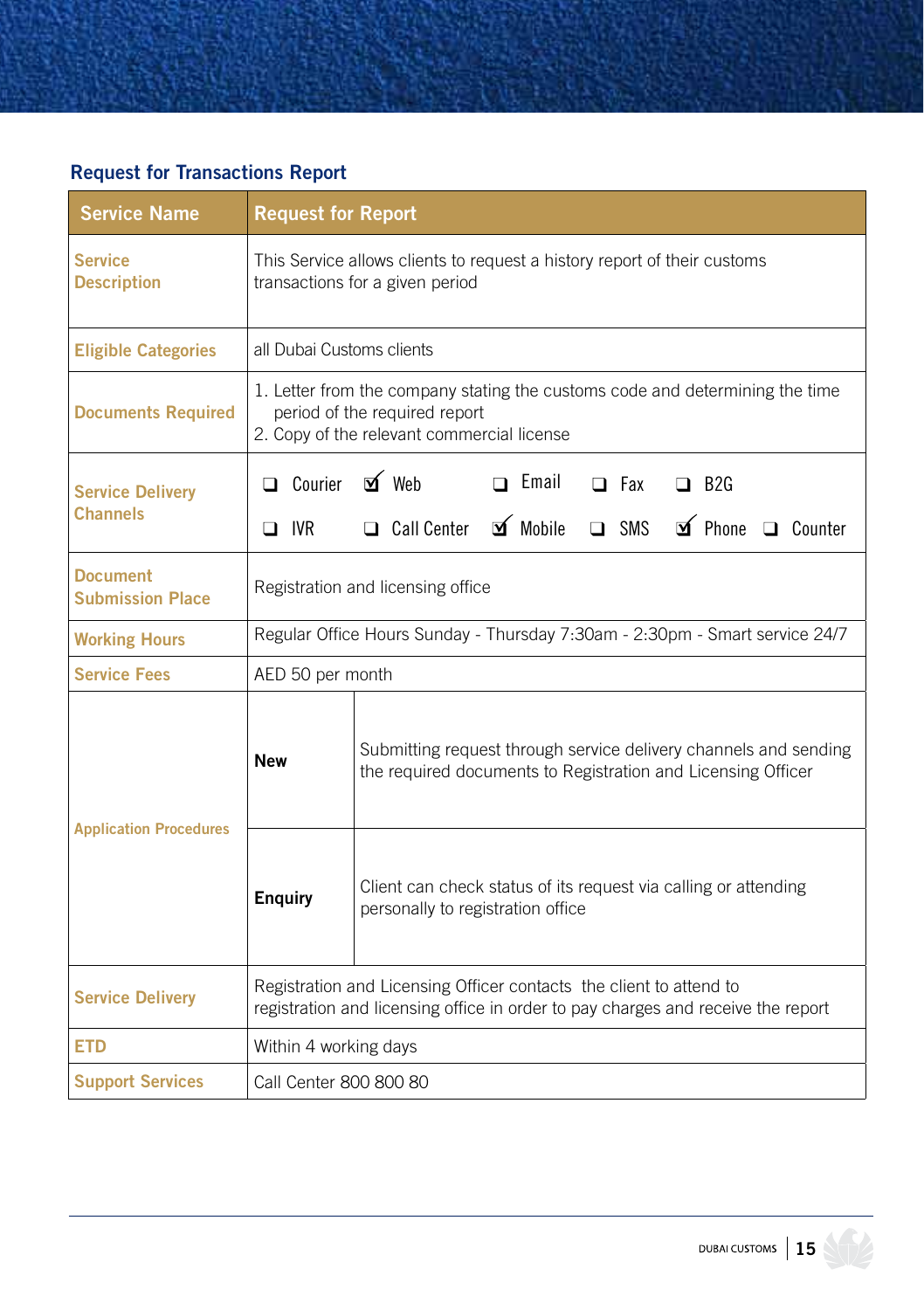#### **Request for Client Registration**

| <b>Service Name</b>                        | <b>Request for Client Registration</b>                                                                                                                                                                                                                                                                 |                                                                                                                                                                                                                                             |                                                                                                                                                        |                                  |
|--------------------------------------------|--------------------------------------------------------------------------------------------------------------------------------------------------------------------------------------------------------------------------------------------------------------------------------------------------------|---------------------------------------------------------------------------------------------------------------------------------------------------------------------------------------------------------------------------------------------|--------------------------------------------------------------------------------------------------------------------------------------------------------|----------------------------------|
| <b>Service</b><br><b>Description</b>       | This service enables clients to register their business with Customs to allow them<br>offically and legally transact with Dubai Customs.<br>Subject to this process, clients can be registered as authorized bodies by the<br>Department, in order to complete their trading transactions successfully |                                                                                                                                                                                                                                             |                                                                                                                                                        |                                  |
| <b>Eligible Categories</b>                 | all Dubai Customs clients                                                                                                                                                                                                                                                                              |                                                                                                                                                                                                                                             |                                                                                                                                                        |                                  |
| <b>Documents Required</b>                  | 1. Copy of valid commercial license<br>2. Copy of passport of the authorized person (in case of new registration)<br>3. Letter of Undertaking for vocational companies and non comercial activities                                                                                                    |                                                                                                                                                                                                                                             |                                                                                                                                                        |                                  |
| <b>Service Delivery</b>                    | $\Box$ Courier                                                                                                                                                                                                                                                                                         | $\leq$ Web<br>$\leq$ Email                                                                                                                                                                                                                  | $\Box$ Fax                                                                                                                                             | $\Box$ B <sub>2G</sub>           |
| <b>Channels</b>                            | $\Box$ IVR                                                                                                                                                                                                                                                                                             | $\mathbf{v}$ Mobile<br>$\Box$ Call Center                                                                                                                                                                                                   | SMS<br>$\Box$                                                                                                                                          | <b>I</b> Counter<br>$\Box$ Phone |
| <b>Document</b><br><b>Submission Place</b> | N/A                                                                                                                                                                                                                                                                                                    |                                                                                                                                                                                                                                             |                                                                                                                                                        |                                  |
| <b>Working Hours</b>                       | N/A                                                                                                                                                                                                                                                                                                    |                                                                                                                                                                                                                                             |                                                                                                                                                        |                                  |
| <b>Service Fees</b>                        | AED 100 for new code - AED 25 for renewal                                                                                                                                                                                                                                                              |                                                                                                                                                                                                                                             |                                                                                                                                                        |                                  |
| <b>Application Procedures</b>              | <b>New</b>                                                                                                                                                                                                                                                                                             | Client can access Dubai<br>Trade website, choose<br>type of request, fill in<br>data properly and attach<br>the required documents.<br>system provides request<br>number for the client in<br>order to check the status<br>of request later | Client can communicate<br>with Dubai Trade to check<br><b>Enquiry</b><br>the status of request or<br>enter number of request<br>at Dubai Trade website |                                  |
|                                            | Amendment                                                                                                                                                                                                                                                                                              | Client can access toits<br>file at Dubai Trade<br>website, and amend the<br>request                                                                                                                                                         | access to file at Dubai<br><b>Cancellation</b><br>Trade website and cancel<br>the request                                                              |                                  |
| <b>Service Delivery</b>                    | Client is to be notified via e-mail                                                                                                                                                                                                                                                                    |                                                                                                                                                                                                                                             |                                                                                                                                                        |                                  |
| <b>ETD</b>                                 | Within one working day                                                                                                                                                                                                                                                                                 |                                                                                                                                                                                                                                             |                                                                                                                                                        |                                  |
| <b>Support Services</b>                    | Call Center 800 800 80                                                                                                                                                                                                                                                                                 |                                                                                                                                                                                                                                             |                                                                                                                                                        |                                  |

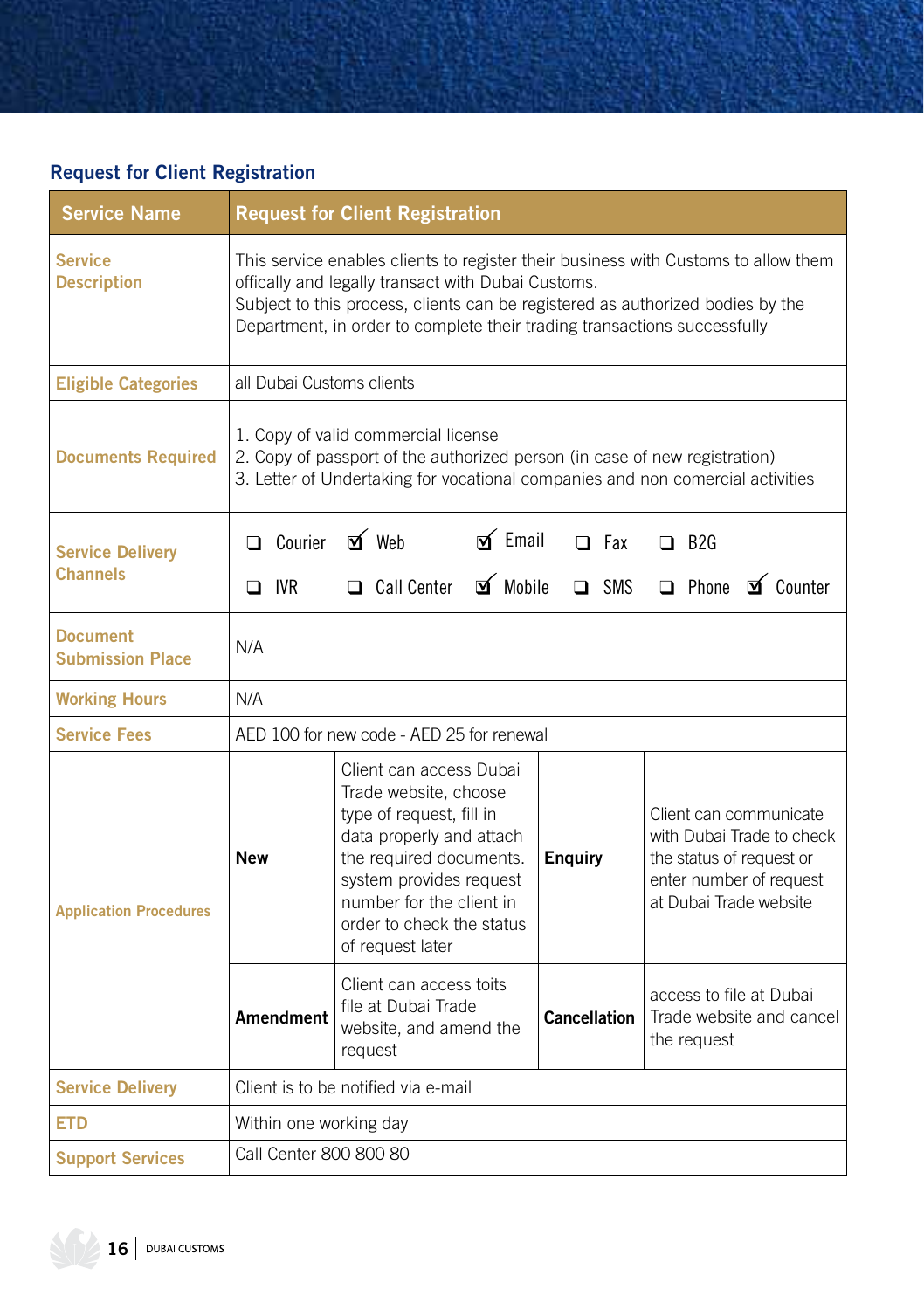#### **Request for Client Accreditation**

| <b>Service Name</b>                        | <b>Request for Client Accreditation</b>                                                                                                                                                                                                                                                                                                                                                                                                                                                    |                                                                                                                                                           |                          |                                                                                                                                    |  |
|--------------------------------------------|--------------------------------------------------------------------------------------------------------------------------------------------------------------------------------------------------------------------------------------------------------------------------------------------------------------------------------------------------------------------------------------------------------------------------------------------------------------------------------------------|-----------------------------------------------------------------------------------------------------------------------------------------------------------|--------------------------|------------------------------------------------------------------------------------------------------------------------------------|--|
| <b>Service</b><br><b>Description</b>       | This service allows clients to submit a request for enrollment in Dubai Customs<br>Client Accrediation Program.<br>This Program will provide eligible clients with a higher level of services and<br>incentives based on their profiles and records held by DC.                                                                                                                                                                                                                            |                                                                                                                                                           |                          |                                                                                                                                    |  |
| <b>Eligible Categories</b>                 | Clients are accepted and registered in the program, as per the following criteria.<br>1. Be registered with the Department as an importer, exporter or free zone company<br>2. Be fully compliant with legislations, laws and procedures<br>3. Client's total trade shall not be less than 10 million dirhams yearly<br>4. Adoption and use of electronic solutions and programs<br>5. Adoption of proper quality control mesasurements, and sound administrative<br>and financial systems |                                                                                                                                                           |                          |                                                                                                                                    |  |
| <b>Documents Required</b>                  | 1. Request for Client Accreditation<br>2. Copy of commercial license<br>3. Self-evaluation form                                                                                                                                                                                                                                                                                                                                                                                            |                                                                                                                                                           |                          |                                                                                                                                    |  |
| <b>Service Delivery</b><br><b>Channels</b> | $\Box$ Courier<br>$\Box$ IVR                                                                                                                                                                                                                                                                                                                                                                                                                                                               | $\mathbf{v}$ Web<br>$\leq$ Email<br>$\Box$ Call Center<br>$\Box$ Mobile                                                                                   | $\Box$ Fax<br>$\Box$ SMS | $\Box$ B <sub>2G</sub><br>□ Phone <b>o</b> Counter                                                                                 |  |
| <b>Document</b><br><b>Submission Place</b> | Client Management Department - Client Partnership Section - Rashid Port                                                                                                                                                                                                                                                                                                                                                                                                                    |                                                                                                                                                           |                          |                                                                                                                                    |  |
| <b>Working Hours</b>                       | Regular office hours: 7:30 - 2:30                                                                                                                                                                                                                                                                                                                                                                                                                                                          |                                                                                                                                                           |                          |                                                                                                                                    |  |
| <b>Service Fees</b>                        | Free of charge                                                                                                                                                                                                                                                                                                                                                                                                                                                                             |                                                                                                                                                           |                          |                                                                                                                                    |  |
| <b>Application Procedures</b>              | <b>New</b>                                                                                                                                                                                                                                                                                                                                                                                                                                                                                 | Submission of request<br>through a service delivery<br><b>Enquiry</b><br>channels and sending<br>the required document to<br>client accreditation officer |                          | Contacting client<br>accreditation officer via<br>telephone or e-mail, or the<br>client can attend at DC<br>headquarter personally |  |
|                                            | <b>Amendment</b>                                                                                                                                                                                                                                                                                                                                                                                                                                                                           | submission of request<br>through service delivery<br><b>Cancellation</b><br>channels to client<br>accreditation officer                                   |                          | Submission of request<br>through service delivery<br>channels to client<br>accreditation officer                                   |  |
| <b>Service Delivery</b>                    | Client is to be notified via e-mail                                                                                                                                                                                                                                                                                                                                                                                                                                                        |                                                                                                                                                           |                          |                                                                                                                                    |  |
| <b>ETD</b>                                 | Within 15 working days                                                                                                                                                                                                                                                                                                                                                                                                                                                                     |                                                                                                                                                           |                          |                                                                                                                                    |  |
| <b>Support Services</b>                    | Call Center 800 800 80                                                                                                                                                                                                                                                                                                                                                                                                                                                                     |                                                                                                                                                           |                          |                                                                                                                                    |  |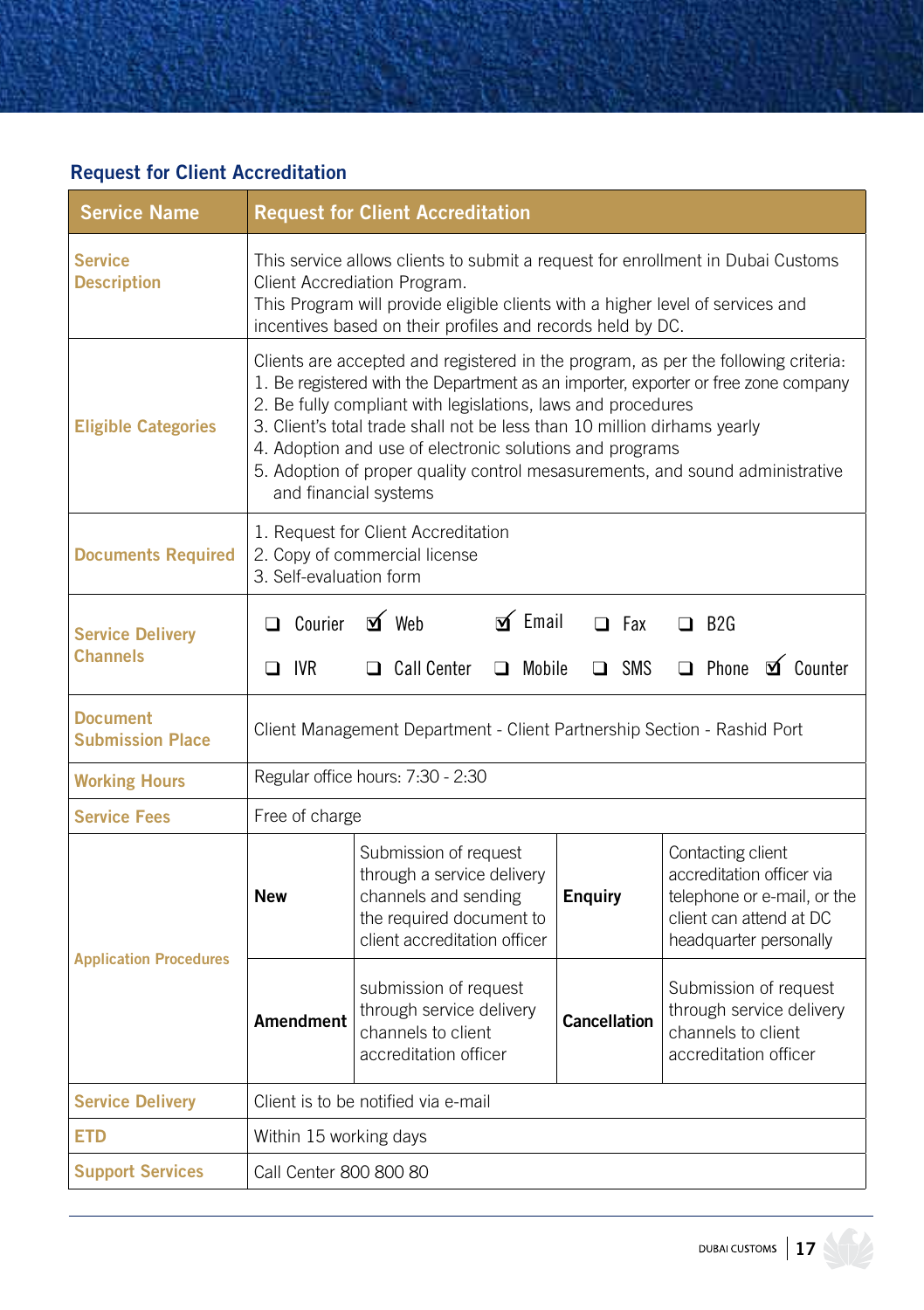#### **Request for Vehicle Clearance Certificate (VCC)**

| <b>Service Name</b>                        | <b>Request for Vehicle Clearance Certificate (VCC)</b>                                                                                                                                                                                                                                                                                   |  |  |
|--------------------------------------------|------------------------------------------------------------------------------------------------------------------------------------------------------------------------------------------------------------------------------------------------------------------------------------------------------------------------------------------|--|--|
| <b>Service</b><br><b>Description</b>       | This service is provided to all clients of Dubai Customs who want to obtain<br>Vehicle Clearance Certificate for the vehicle they import through Dubai entry<br>points after completing the necessary clearance procedures.<br>This certificate is a mandatory requirement for all vehicles that need to be<br>registered within the UAE |  |  |
| <b>Eligible Categories</b>                 | Individuals/Corporates                                                                                                                                                                                                                                                                                                                   |  |  |
| <b>Documents Required</b>                  | 1. Customs Declaration Form<br>2. Inspection Report - if required                                                                                                                                                                                                                                                                        |  |  |
| <b>Service Delivery</b><br><b>Channels</b> | □ Courier ■ Web<br>$\Box$ Email<br>$\Box$ Fax<br>$\Box$ B <sub>2G</sub><br>$\mathbf{v}$ Mobile<br>A SWS<br>□ Phone <b>o</b> Counter<br>Call Center<br>$\Box$ IVR                                                                                                                                                                         |  |  |
| <b>Document</b><br><b>Submission Place</b> | All customs service centers                                                                                                                                                                                                                                                                                                              |  |  |
| <b>Working Hours</b>                       | Regular office hours: 7:30 - 2:30, except Cargo Village and Airport Free Zone which<br>provide services around the clock (24/7)                                                                                                                                                                                                          |  |  |
| <b>Service Fees</b>                        | AED 30 for new requests - AED 30 for amendment - AED 110 for replacement                                                                                                                                                                                                                                                                 |  |  |
| <b>Application Procedures</b>              | New Requests: Filling in data required within Excel<br>Amendment: Inspection report + copy of customs declaration<br>Cancellation: Official letter from the company                                                                                                                                                                      |  |  |
| <b>Service Delivery</b>                    | Upon submission of payment receipt                                                                                                                                                                                                                                                                                                       |  |  |
| <b>ETD</b>                                 | Based on number of vccs in the declaration                                                                                                                                                                                                                                                                                               |  |  |
| <b>Support Services</b>                    | Call Center 800 800 80                                                                                                                                                                                                                                                                                                                   |  |  |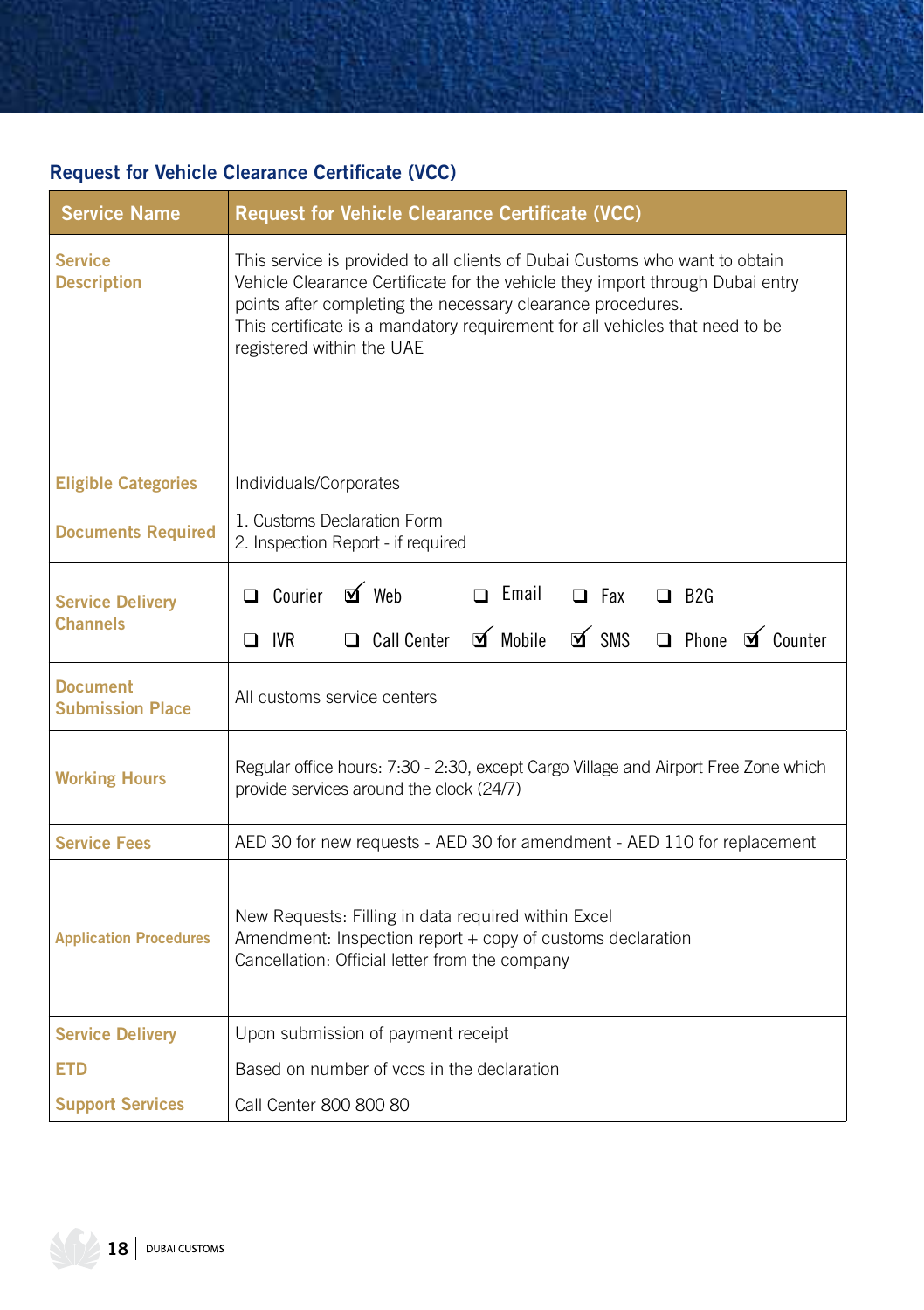#### **Request for Customs Audit**

| <b>Service Name</b>                        | <b>Request for Customs Audit</b>                                                                                                                                                                                                                                                                                                                                                                                                                                                                                                            |  |  |  |
|--------------------------------------------|---------------------------------------------------------------------------------------------------------------------------------------------------------------------------------------------------------------------------------------------------------------------------------------------------------------------------------------------------------------------------------------------------------------------------------------------------------------------------------------------------------------------------------------------|--|--|--|
| <b>Service</b><br><b>Description</b>       | This service aims to allow the possibility of issuing a customs audit report for a<br>business entity at the request of the owner or his/her representative.<br>The report provides information on imported and exported merchandise<br>movement to/from free zones and internal movements within the free zone as<br>per Customs records and includes information such as customs declaration<br>numbers, declaration dates, goods quantity, weight, and value of all transactions<br>performed since the inception of company activities. |  |  |  |
| <b>Eligible Categories</b>                 | Individuals / free zones (Dubai)                                                                                                                                                                                                                                                                                                                                                                                                                                                                                                            |  |  |  |
| <b>Documents Required</b>                  | 1. Trade License<br>2. Copy of establishment owner's or representative's passport<br>3. Client's goods inventory report                                                                                                                                                                                                                                                                                                                                                                                                                     |  |  |  |
| <b>Service Delivery</b><br><b>Channels</b> | $\Delta$ Web<br>$\Box$ Email<br>$\Box$ Courier<br>$\Box$ Fax<br>$\Box$ B <sub>2G</sub><br>□ Call Center □ Mobile<br>□ Phone <b>o</b> Counter<br>SMS<br><b>IVR</b><br>$\Box$<br>$\Box$                                                                                                                                                                                                                                                                                                                                                       |  |  |  |
| <b>Document</b><br><b>Submission Place</b> | Client Management Department - Registration and Licensing Section                                                                                                                                                                                                                                                                                                                                                                                                                                                                           |  |  |  |
| <b>Working Hours</b>                       | Regular office hours 07:30 - 02:30                                                                                                                                                                                                                                                                                                                                                                                                                                                                                                          |  |  |  |
| <b>Service Fees</b>                        | AED 3000                                                                                                                                                                                                                                                                                                                                                                                                                                                                                                                                    |  |  |  |
| <b>Application Procedures</b>              | Client submits a letter addressed to Dubai Customs stating the time period over<br>which the audit is required                                                                                                                                                                                                                                                                                                                                                                                                                              |  |  |  |
| <b>Service Delivery</b>                    | Upon completion of request processing, client is notified by phone or email                                                                                                                                                                                                                                                                                                                                                                                                                                                                 |  |  |  |
| <b>ETD</b>                                 | Within 9 working days                                                                                                                                                                                                                                                                                                                                                                                                                                                                                                                       |  |  |  |
| <b>Support Services</b>                    | Call Center 800 800 80                                                                                                                                                                                                                                                                                                                                                                                                                                                                                                                      |  |  |  |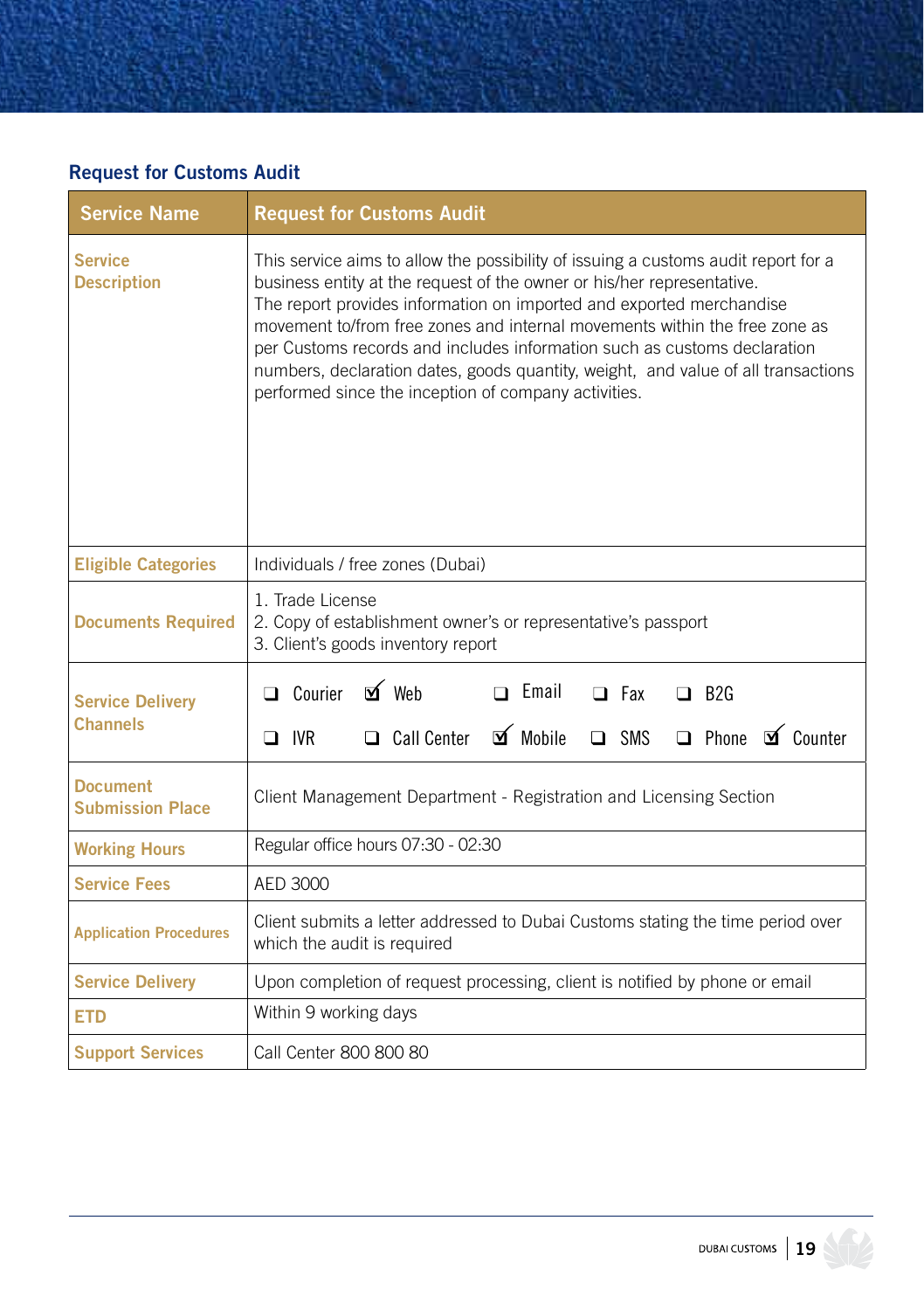#### **Request to Record Trademark**

| <b>Service Name</b>                        | <b>Request to Record Trademark</b>                                                                                                                                                                                                                                                                                                                                                                                                                                                                                                                                                                                                                                                 |  |  |
|--------------------------------------------|------------------------------------------------------------------------------------------------------------------------------------------------------------------------------------------------------------------------------------------------------------------------------------------------------------------------------------------------------------------------------------------------------------------------------------------------------------------------------------------------------------------------------------------------------------------------------------------------------------------------------------------------------------------------------------|--|--|
| <b>Service</b><br><b>Description</b>       | This service allows for the registration of a trademark (word, name, symbol,<br>device, or any combination), used, or intended to be used in trade, in order<br>to identify and distinguish the brand from that of other providers with similar<br>trademarks, and to indicate the source of the brand.<br>This service allows the maintenance of an updated customs database for<br>intellectual property rights after completion of the necessary procedures and prior<br>registration with the Ministry of Economy.<br>Clients shall request this service by filling out a Trademark Registration Form and<br>submit it to the IPR Department, along with the registration fees |  |  |
| <b>Eligible Categories</b>                 | Trademark owners, advocates and legal consultancy firms                                                                                                                                                                                                                                                                                                                                                                                                                                                                                                                                                                                                                            |  |  |
| <b>Documents Required</b>                  | 1. Request for trademark registration for customs protection purposes.<br>2. Authenticated copy of valid trademark registration certificates.<br>3. Copy of translated and authenticated power of attorney.<br>4. VCD containing latest trademark details and features that enables Customs to<br>distinguish between original and counterfeit trademarks.<br>5. Copy of trademark owner or legal representative's ID.                                                                                                                                                                                                                                                             |  |  |
| <b>Service Delivery</b><br><b>Channels</b> | $\leq$ Email<br>□ Courier <b>o</b> Web<br>$\Delta$ Fax<br>$\Box$ B <sub>2G</sub><br>Call Center <b>of</b> Mobile<br>none of Counter<br>$\Box$ IVR<br>$\Box$ SMS                                                                                                                                                                                                                                                                                                                                                                                                                                                                                                                    |  |  |
| <b>Document</b><br><b>Submission Place</b> | Dubai Customs main building- IPR Department- Trademark Registration Section                                                                                                                                                                                                                                                                                                                                                                                                                                                                                                                                                                                                        |  |  |
| <b>Working Hours</b>                       | Regular office hours 07:30 am - 02:30 pm                                                                                                                                                                                                                                                                                                                                                                                                                                                                                                                                                                                                                                           |  |  |
| <b>Service Fees</b>                        | <b>AED 210</b>                                                                                                                                                                                                                                                                                                                                                                                                                                                                                                                                                                                                                                                                     |  |  |
| <b>Application Procedures</b>              | - New: Submit required documents<br>- Modification: Submit required documents<br>- Cancellation:<br>1. A To Whom It May Concern letter by the Ministry of Economy stating that the<br>trademark has been cancelled or struck off<br>2. Proof of trademark ownership or copy of duly attested translated power of<br>attorney                                                                                                                                                                                                                                                                                                                                                       |  |  |
| <b>Service Delivery</b>                    | After fulfilling all requirements, a Trademark Registration Certificate is issued                                                                                                                                                                                                                                                                                                                                                                                                                                                                                                                                                                                                  |  |  |
| <b>ETD</b>                                 | Less than 2 hours                                                                                                                                                                                                                                                                                                                                                                                                                                                                                                                                                                                                                                                                  |  |  |
| <b>Support Services</b>                    | Call Center 800 800 80                                                                                                                                                                                                                                                                                                                                                                                                                                                                                                                                                                                                                                                             |  |  |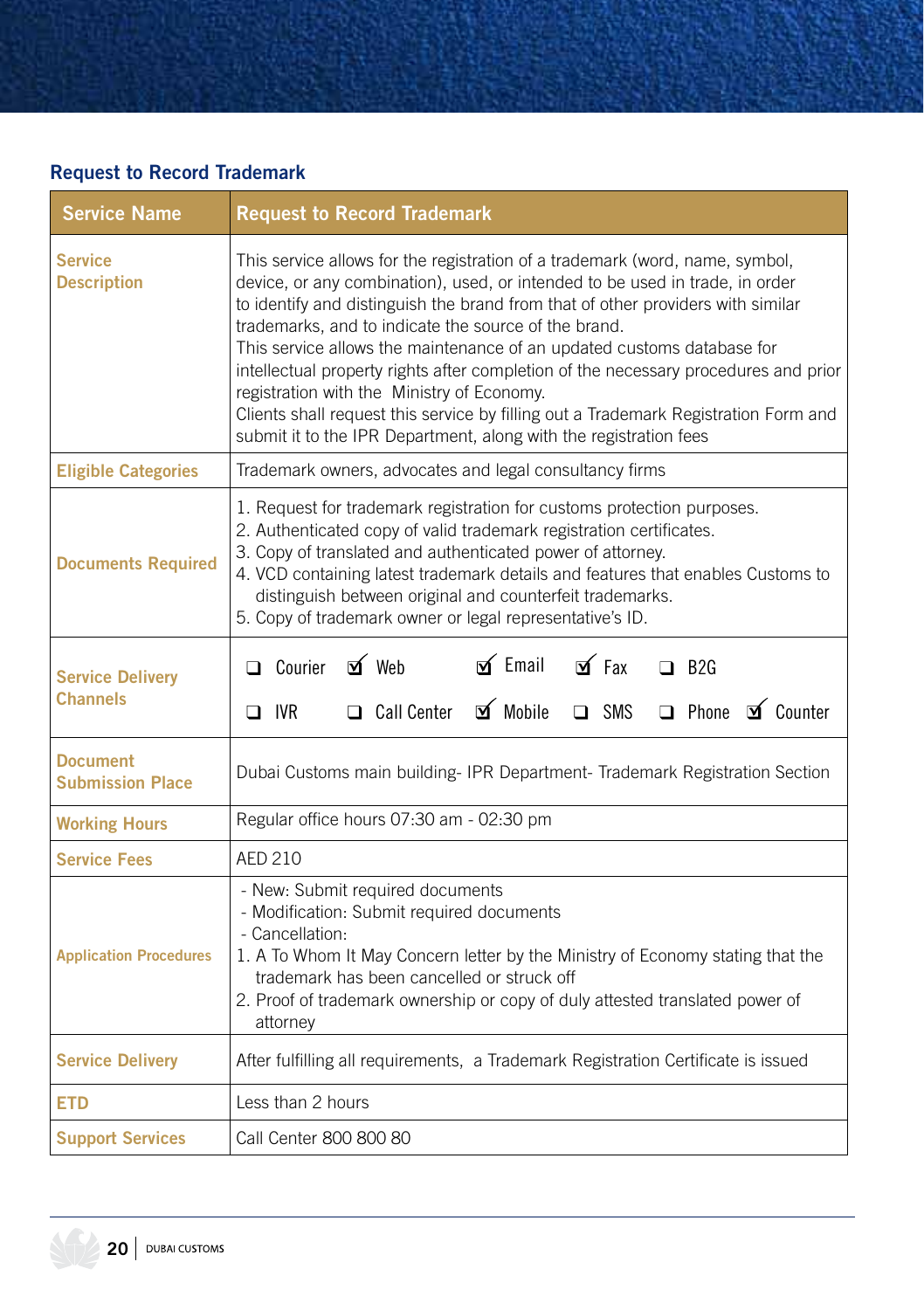#### **Request for Trade Agency Registration**

| <b>Service Name</b>                        |                                                                                                                                                                              |                                       | <b>Request for Trade Agency Registration</b>                                                                                                                                                                           |                               |                        |                          |
|--------------------------------------------|------------------------------------------------------------------------------------------------------------------------------------------------------------------------------|---------------------------------------|------------------------------------------------------------------------------------------------------------------------------------------------------------------------------------------------------------------------|-------------------------------|------------------------|--------------------------|
| <b>Service</b><br><b>Description</b>       |                                                                                                                                                                              |                                       | This service allows clients to register their agency rights with Dubai Customs.<br>Such registration allows the agents to file complaints with specific information<br>on violating imports by any unauthorized entity |                               |                        |                          |
| <b>Eligible Categories</b>                 | Corporates and trade agency owners                                                                                                                                           |                                       |                                                                                                                                                                                                                        |                               |                        |                          |
| <b>Documents Required</b>                  | 1. Letter from the Ministry of Economy stating that the agency is registered in the<br>name of the agent.<br>2. Trade License.<br>3. Trade Agency Registration Request Form. |                                       |                                                                                                                                                                                                                        |                               |                        |                          |
| <b>Service Delivery</b><br><b>Channels</b> | $\Box$ IVR                                                                                                                                                                   | □ Courier □ Web<br>$\Box$ Call Center | $\leq$ Email<br>$\mathbf{I}$ Mobile                                                                                                                                                                                    | $\Box$ Fax<br>SMS<br>$\Box$   | $\Box$ B <sub>2G</sub> | □ Phone <b>o</b> Counter |
| <b>Document</b><br><b>Submission Place</b> | Tariff Department (Prohibition and Restriction Section) - Port Rashid                                                                                                        |                                       |                                                                                                                                                                                                                        |                               |                        |                          |
| <b>Working Hours</b>                       | Regular office hours 07:30 - 02:30                                                                                                                                           |                                       |                                                                                                                                                                                                                        |                               |                        |                          |
| <b>Service Fees</b>                        | <b>AED 210</b>                                                                                                                                                               |                                       |                                                                                                                                                                                                                        |                               |                        |                          |
| <b>Application Procedures</b>              | <b>New</b>                                                                                                                                                                   | Supporting<br>Documents               | <b>Cancellation</b>                                                                                                                                                                                                    | Processed<br>by the<br>Client | <b>Enquiry</b>         | By the<br>Client         |
| <b>Service Delivery</b>                    | N/A                                                                                                                                                                          |                                       |                                                                                                                                                                                                                        |                               |                        |                          |
| <b>ETD</b>                                 | Less than 2 hours                                                                                                                                                            |                                       |                                                                                                                                                                                                                        |                               |                        |                          |
| <b>Support Services</b>                    | Call Center 800 800 80                                                                                                                                                       |                                       |                                                                                                                                                                                                                        |                               |                        |                          |